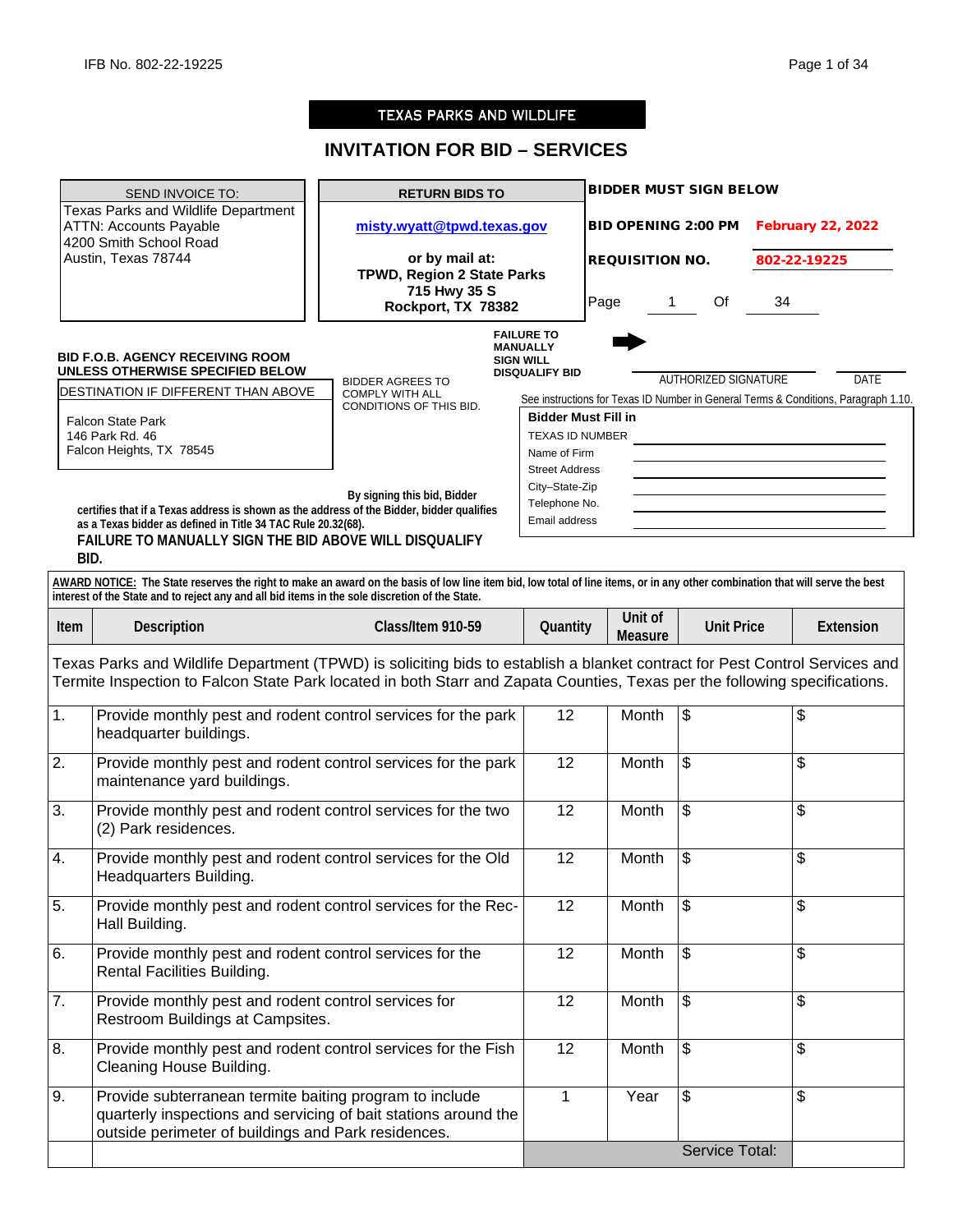| 10.                                                                                                 | Provide bait stations for all facilities and grounds areas as<br>indicated for a complete pest and rodent control system. |   |      |    |    |  |  |
|-----------------------------------------------------------------------------------------------------|---------------------------------------------------------------------------------------------------------------------------|---|------|----|----|--|--|
|                                                                                                     | Cost is per bait station.                                                                                                 |   |      |    |    |  |  |
|                                                                                                     |                                                                                                                           |   |      |    |    |  |  |
|                                                                                                     | Note – Quantity will be determined at the time of award                                                                   | 1 | Each | \$ | \$ |  |  |
|                                                                                                     | based on price provided. Price will also be utilized to add or                                                            |   |      |    |    |  |  |
|                                                                                                     | delete bait stations throughout the life of the awarded                                                                   |   |      |    |    |  |  |
|                                                                                                     | contract.                                                                                                                 |   |      |    |    |  |  |
|                                                                                                     | Offered by a Historically Underutilized Business certified by CPA.                                                        |   |      |    |    |  |  |
|                                                                                                     | PREFERENCES See Section 2.38 of the State of Texas Procurement Manual regarding preferences.                              |   |      |    |    |  |  |
|                                                                                                     | Check below to claim a preference under Title 34 TAC Rule 20.38                                                           |   |      |    |    |  |  |
|                                                                                                     | □ Goods produced or offered by a Texas bidder that is owned by a Texas resident service-disabled veteran                  |   |      |    |    |  |  |
|                                                                                                     | □ Goods produced in Texas or offered by a Texas bidder that is not owned by a Texas resident service-disabled veteran     |   |      |    |    |  |  |
|                                                                                                     | □ Agricultural products grown in Texas                                                                                    |   |      |    |    |  |  |
|                                                                                                     | $\Box$ Agricultural products offered by a Texas bidder                                                                    |   |      |    |    |  |  |
|                                                                                                     | □ Services offered by a Texas bidder that is owned by a Texas resident service-disabled veteran                           |   |      |    |    |  |  |
| □ Services offered by a Texas bidder that is not owned by a Texas resident service-disabled veteran |                                                                                                                           |   |      |    |    |  |  |
|                                                                                                     | □ Texas Vegetation Native to the Region                                                                                   |   |      |    |    |  |  |
|                                                                                                     | □ USA produced supplies, materials or equipment<br>$\Box$ Products of persons with mental or physical disabilities        |   |      |    |    |  |  |
|                                                                                                     | □ Products made of recycled, remanufactured, or environmentally sensitive materials including recycled steel              |   |      |    |    |  |  |
|                                                                                                     | □ Energy Efficient Products                                                                                               |   |      |    |    |  |  |
|                                                                                                     | □ Rubberized asphalt paving material                                                                                      |   |      |    |    |  |  |
|                                                                                                     | □ Recycled motor oil and lubricants                                                                                       |   |      |    |    |  |  |
|                                                                                                     | $\Box$ Products produced at facilities located on formerly contaminated property                                          |   |      |    |    |  |  |
|                                                                                                     | $\Box$ Products and services from economically depressed or blighted areas                                                |   |      |    |    |  |  |
|                                                                                                     | $\Box$ Vendors that meet or exceed air quality standards                                                                  |   |      |    |    |  |  |
|                                                                                                     | □ Recycled or Reused Computer Equipment of Other Manufacturers                                                            |   |      |    |    |  |  |
| □ Foods of Higher Nutritional Value                                                                 |                                                                                                                           |   |      |    |    |  |  |
|                                                                                                     | FOR FURTHER INFORMATION CONTACT PURCHASER:                                                                                |   |      |    |    |  |  |
|                                                                                                     | Misty K. Wyatt, CTCD - Phone 361-790-0305                                                                                 |   |      |    |    |  |  |
|                                                                                                     | Email: misty.wyatt@tpwd.texas.gov                                                                                         |   |      |    |    |  |  |
|                                                                                                     |                                                                                                                           |   |      |    |    |  |  |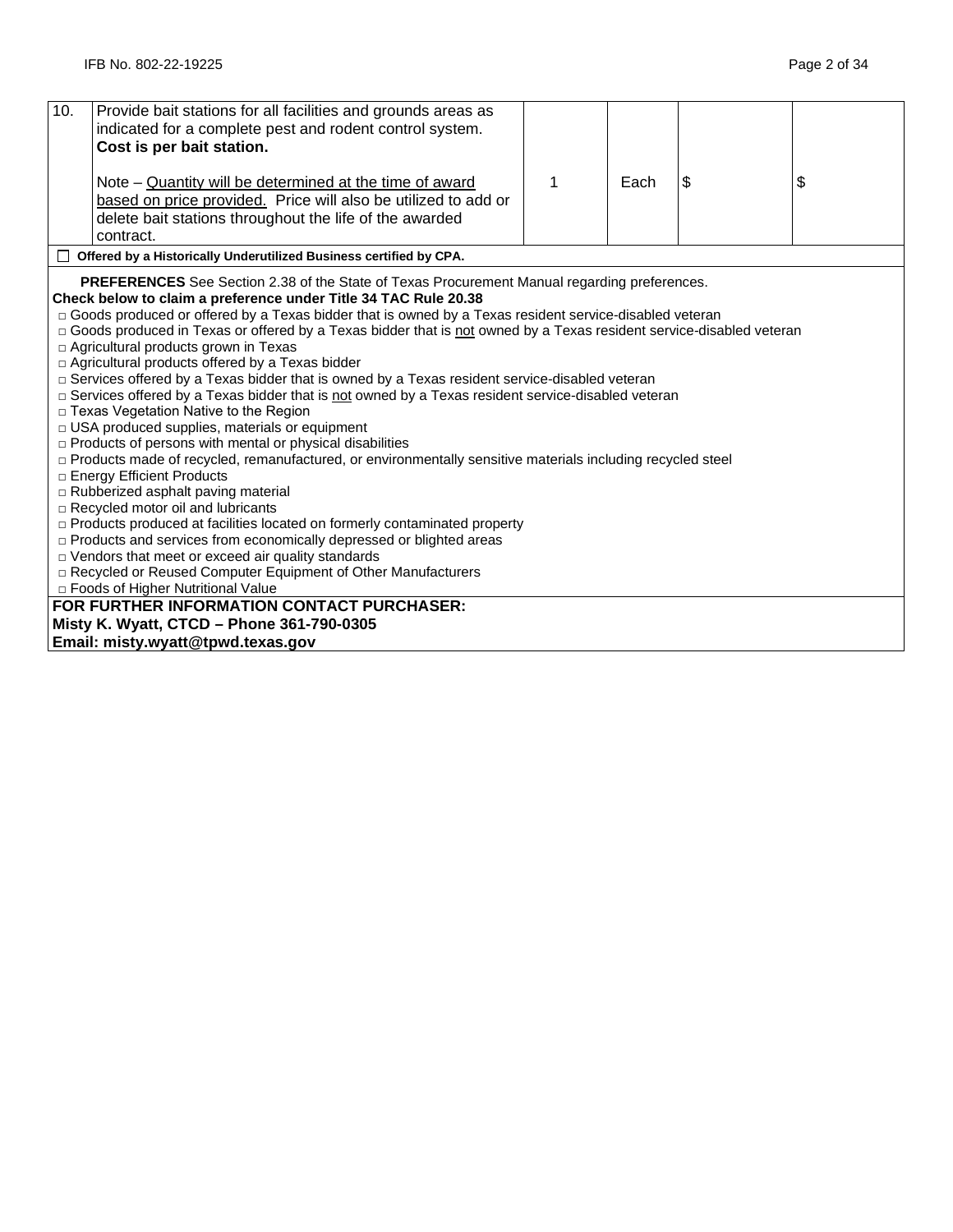# **Solicitation 802-22-19225 Specifications for Pest Control Services at Falcon State Park**

- 1. **INTRODUCTION:** Texas Parks and Wildlife Department (TPWD) is soliciting bids to establish a blanket contract for pest control services at Falcon State Park located in both Starr and Zapata Counties, Texas per the following specifications, to include providing all bait stations. Pricing is based on a 12-month service period; however, initial award will only be through August 31, 2022. An extension may be approved based on section 2 below.
- 2. **TERM OF CONTRACT:** Contract shall commence upon date of award and continue through August 31, 2022, unless sooner terminated under the terms of this contract.
	- 2.1. **Contract Renewals:** This contract may be renewed for up to three (3) additional one (1) year periods, provided both parties agree in writing to do so, based on funds availability and vendor performance. Any extension shall be at the same terms and conditions, plus any approved changes. If the contract is extended under this option, the contractor shall be given written notification of the period in which the services shall occur after being determined by the TPWD.
	- 2.2. **Contract Extensions**: In the event that the contract(s), if any, resulting from the award of this IFB shall terminate or be likely to terminate prior to the making of an award for a new contract for the identified products and/or services, TPWD may, with the written consent of the awarded supplier(s), extend the contract for a period of time as may be necessary to permit TPWD continued supply of the identified products and/or services (not to exceed twelve month extension period). Any extensions shall be at the same terms and conditions, plus any approved changes.
	- 2.3. The contract shall terminate upon full performance of all requirements contained in this contract, unless otherwise extended or renewed, as provided in accordance with the contract terms and conditions.
- 3. **PRE-BID SITE INSPECTION:** Prospective bidders are strongly encouraged to perform a pre-bid site visit to become thoroughly familiar with site conditions and equipment needed to perform services prior to submitting a bid**. Falcon State Park is located at 146 Park Rd 46, Falcon Heights, TX 78545.** Site inspections must be scheduled in advance with Emmy Pilon, Office Manager, at (956) 848-5327 or Joe Uribe, Park Superintendent, at (956) 848-5327.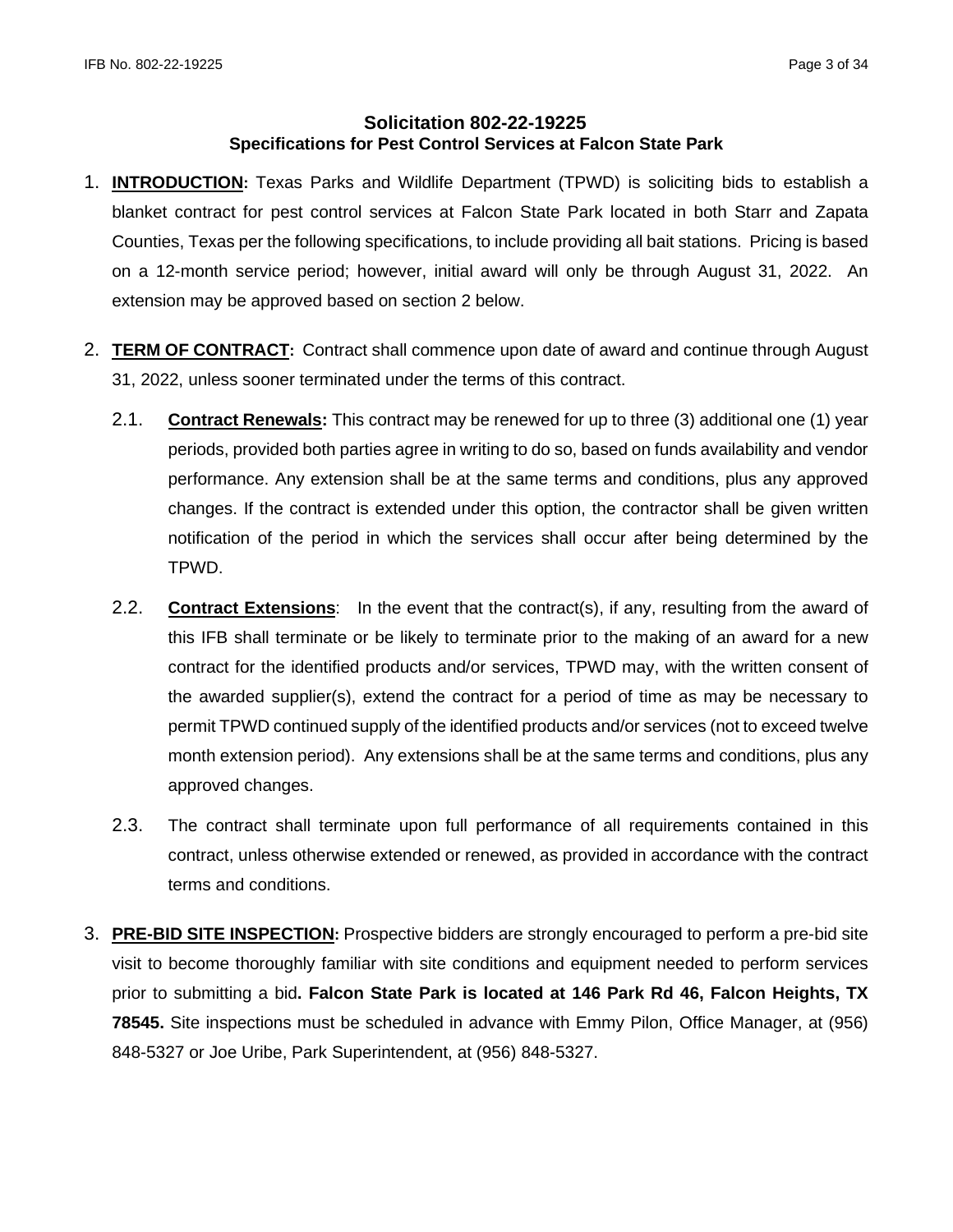## 4. **SCOPE OF WORK:**

- 4.1. Contractor shall provide new bait stations and pest control services to maintain roaches, common ants, fire ants, spiders, rats and mice for interior and exterior areas to include all exterior perimeter areas located immediately adjacent to the building. Service areas shall include lobbies, break rooms, hallways, storage areas, rest rooms, offices, rec-hall, mechanical rooms, restricted areas, all entries, rental facilities, expansion areas, and walkways.
- 4.2. Contractor shall provide inside and outside treatment including, but not limited to, the placement of rat, mice or rodent control bait in and around the building as required, in areas and in devices that shall prevent ingestion by other animals and prevent access by the public.
- 4.3. Contractor shall clearly identify bait boxes, bait blocks or feeding stations to prevent against accidents and take the necessary precautions to reduce the possibility of accidents to humans and domestic animals. All bait boxes shall be placed out of the general view, in locations where they will not be disturbed by routine operations.
- 4.4. Contractor shall remove from the premises and properly dispose of all chemical containers and packaging used in performance of the service and dispose of dead rodents and pests in accordance with all applicable federal, state and local laws and regulations.
- 4.5. Contractor shall provide subterranean termite baiting program to include quarterly inspections and servicing of bait stations (provided by awarded contractor) around the outside perimeter of buildings and Park Residences.
- 5. **LOCATION OF SERVICES**: The following buildings and facilities are included in this contract and are to be serviced on a scheduled basis as per the terms of this contract:
	- 5.1.1. Park Superintendent Residence, estimated square footage: 2,050 sq. ft.
	- 5.1.2. Park Police Officer Residence, estimated square footage: 2,013 sq. ft
	- 5.1.3. Park Headquarters Buildings, estimated square footage:
		- 5.1.3.1. Building A, Administrative: 1,520 sq. ft.
		- 5.1.3.2. Building B, Administrative Small Office Booth: 63 sq. ft.
	- 5.1.4. Maintenance Yard, estimated square footage:
		- 5.1.4.1. Maintenance Shop: 1,550 sq. ft.
		- 5.1.4.2. Paint Room: 168 sq. ft.
		- 5.1.4.3. Supply Room: 200 sq. ft.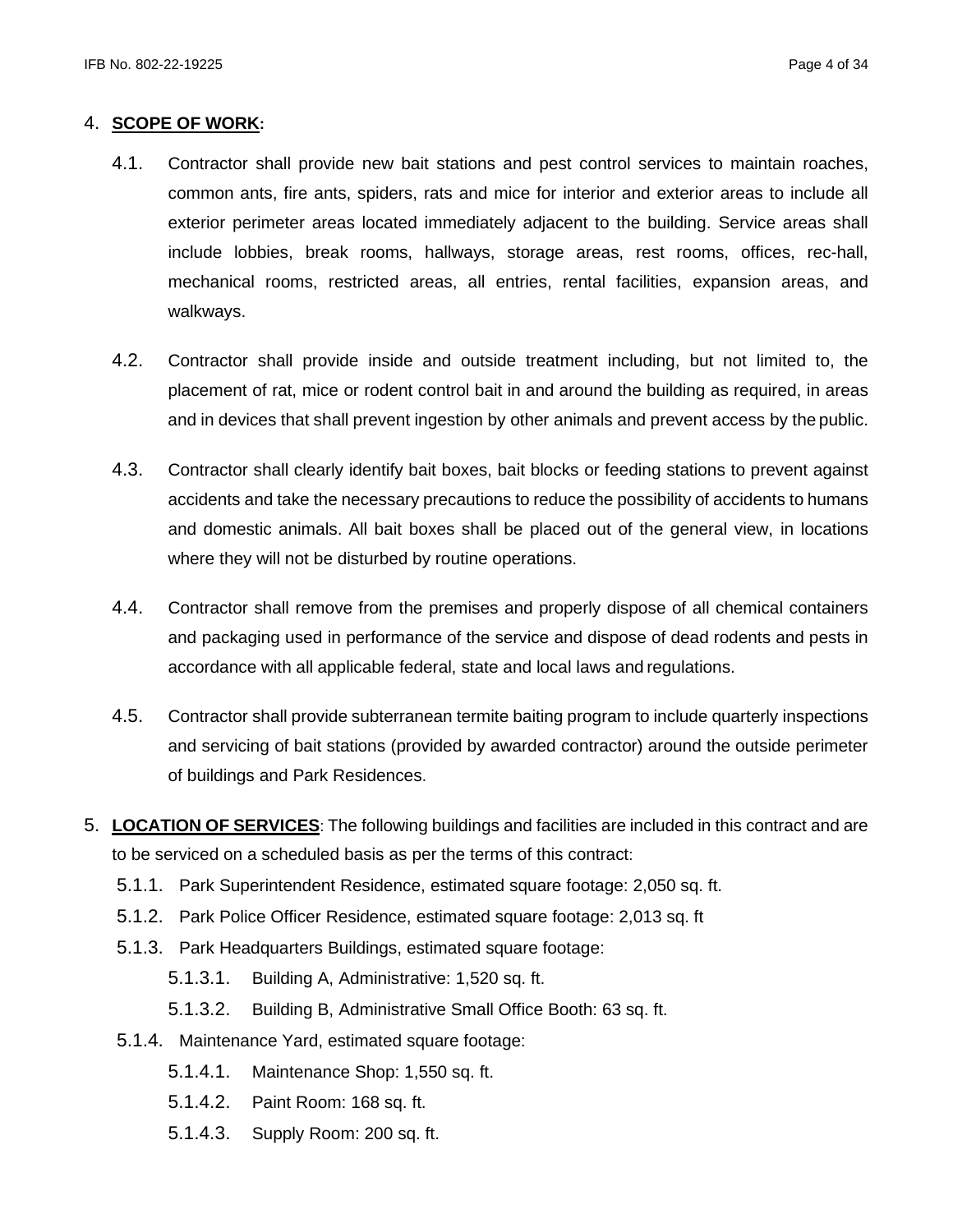5.1.4.4. Fuel Room: 64 sq. ft.

- 5.1.5. Old Headquarters Building, estimate square footage: 660 sq. ft.
- 5.1.6. Rec-Hall Building, estimate square footage: 2,627 sq. ft.
- 5.1.7. Rental Facility's Buildings, estimate square footage:
	- 5.1.7.1. A/C Cabins: 247 sq. ft. each (we have 12 cabins)
	- 5.1.7.2. Screen Shelters: 247 sq. ft. each (we have 12 shelters)
- 5.1.8. Restrooms Buildings Camping Sites, estimate square footage:
	- 5.1.8.1. Cabin/Shelter Restroom: 676 sq. ft.
	- 5.1.8.2. RV-Full Hookup Restroom: 952 sq. ft.
	- 5.1.8.3. RV-Partial Hookup Restroom: 1,148 sq. ft.
	- 5.1.8.4. Primitive Campsite Restroom: 676 sq. ft.
	- 5.1.8.5. Out House Restroom: 72 sq. ft
- 5.1.9. Fish Cleaning House Building, estimate square footage: 260 sq. ft.
- 5.1.10. **Approximately Total of Square Footage of all facilities combined: 20,627 sq. ft.**
- 6. **Work Schedule:** Contractor shall begin work upon Notice of Award and continue through August 31, 2022, unless sooner terminated under the terms of this contract. A Contractor's ability to meet this project schedule may be a factor in determining award. We request that contractor shall provide services between the hours of 8:30 A.M. and 5:00 P.M., Monday through Friday. Other time schedules may be approved via request from the vendor and TPWD approval ahead of said scheduled service.
- 7. **EQUIPMENT:** 
	- 7.1.Describe all equipment and vehicles to be used for this project in *Exhibit B –Equipment List*. Make sure to include dimensions/capacities of equipment, make, model, horsepower and intended use by bid item. For purposes of this bid evaluation TPWD assumes that the respondent's equipment list, includes ALL of the equipment that the respondent is dedicating to this project and has considered in this bid. All equipment, materials and parts not specifically mentioned which are necessary for the completion of work must be furnished by the vendor.
	- 7.2.**Cleaning of Equipment:** Contractor shall be required to wash and clean equipment in accordance of TPWD's onsite manager or designee before accessing the property and before transportation from the property to prevent introduction and spread of unwanted exotic species.
	- 7.3.All equipment shall be in safe working order and have appropriate safety equipment installed and intact per manufacturer recommendations.
- 8. **MINIMUM QUALIFICATIONS:**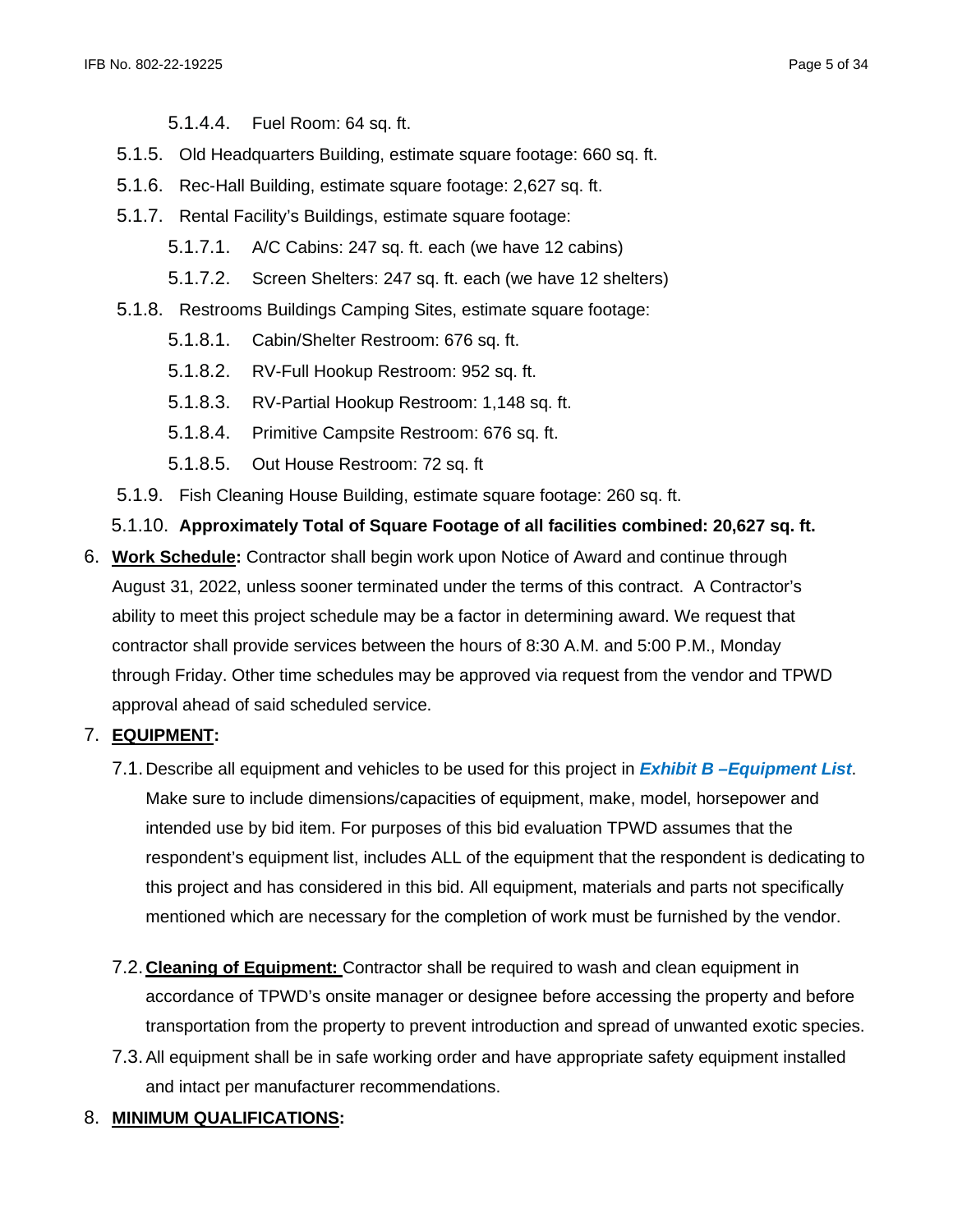A contract shall be awarded ONLY to a contractor who is experienced in providing the services contained herein. Awarded contractor shall meet the following minimum qualifications:

- 8.1.Contractor shall have been engaged in the business of providing the specified services for a minimum of three (3) years. Recent start-up businesses do not meet the requirements of this solicitation. **Note**: A start up business is defined as a new company that has no previous operational history or expertise in the relevant business and is not affiliated with a company that has that history of expertise.
- 8.2.Complete *Exhibit A: Company Profile, Exhibit C: Past Projects with Corresponding References;* return with bid.
- 8.3.**License:** Respondent shall submit a copy of their current structural pest control business license issued by TDA in the required categories to perform the pest control services.
- 8.4.**Addendums:** Respondent shall acknowledge receipt of any addendums generated as part of this solicitation. Respondent should include the signed and dated addendum(s) with their response submission.
- 8.5.References must be verifiable by phone or email within ten (10) working days of bid evaluation.

# 9. **CONTRACTOR REQUIREMENTS:**

- 9.1.**SERVICE TICKET:** For each service performed, the Contractor shall provide a service ticket to the designated TPWD representative. The service ticket must be signed and dated upon completion of the service by the designated TPWD representative. Contractor shall provide the following information on the service ticket:
- 9.1.1. Service ticket number.
- 9.1.2. Location address.
- 9.1.3. Date of service.
- 9.1.4. Name and title of the key personnel performing the work.
- 9.1.5. Specific pest problems, if applicable.
- 9.1.6. Pesticide applications or other treatments provided.
- 9.1.7. Devices utilized.
- 9.1.8. Target pests.
- 9.2.Building maintenance needs identifying existing conditions contributing to the pest activity and recommendations of measures that are required to eliminate the conditions. Please include a map for the inspections of bait stations.

# 10.**SCHEDULE OF SERVICES:**

10.1. Contractor shall submit a proposed one-year schedule with the dates and times for the performance of the pest control services once the bid has been awarded.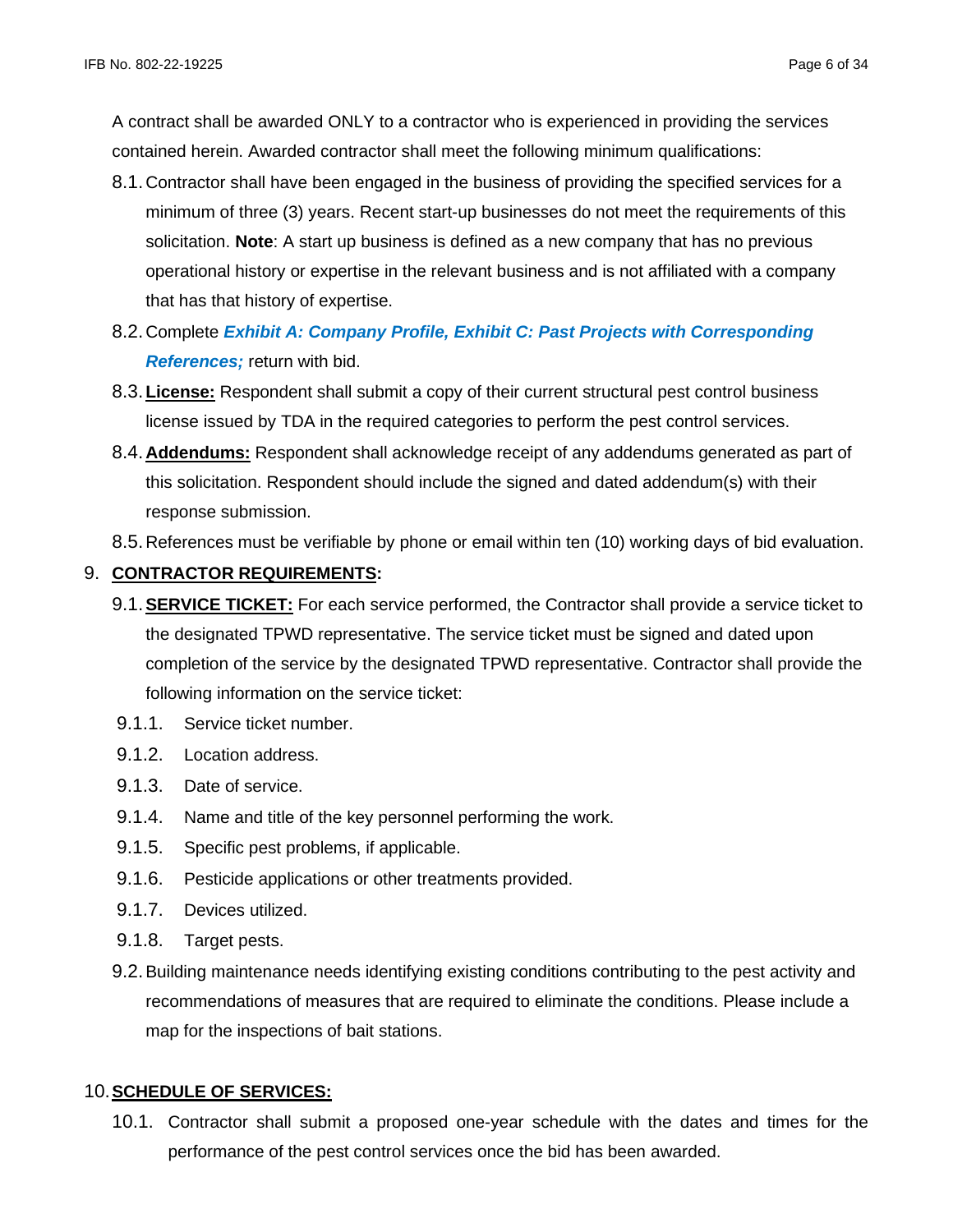- 10.2. Contractor shall service the facilities as outlined in these specifications.
- 10.3. All scheduled services shall be performed on a day and time mutually agreed upon between TPWD and Contractor, avoiding Fridays, Saturdays, and Sundays.

# 11.**CONTRACTOR PERSONNEL SAFETY:**

- 11.1. Determine and provide additional personal protective equipment required for the safe performance of work. Protective clothing, equipment and devices shall, at a minimum, conform to Occupational Safety and Health Administration (OSHA) standards for the products being used.
- 11.2. Instruct personnel to observe all safety policies, rules and requirements and maintain a safe work environment at all times.
- 11.3. Use chemicals and compounds in strict conformance with the manufacturer's instructions and submit MSDS or SDS forms.
- 11.4. Store all chemicals or compounds in a locked company vehicle when not in use, while on TPWD premises. Chemicals shall not be left unattended in an unlocked area on TPWD premises.
- 11.5. Thoroughly examine and become familiar with the areas of the facilities to be serviced, prior to the beginning of the service, in order for service to be completed in an orderly and safe manner.
- 11.6. Report immediately the existence of unsafe condition(s), which will compromise the safety of personnel or completion of the service, to the designated TPWD representative.
- 11.7. Only allow vendor personnel required to perform the service in TPWD facilities.

# 12.**TPWD RESPONSIBILITIES:**

- 12.1. TPWD will designate a Contract/Project Manager upon contract award.
- 12.2. Make reasonable arrangements to make buildings available to the Contractor for the performance of service under this contract. The designated TPWD representative will escort the Contractor's personnel to all locked areas and park residence.
- 12.3. Identify and discuss with the Contractor any known problem areas or specific pest problems in the building.
- 12.4. Respond to Contractor's requests to alter service dates within three business days from receipt of the request.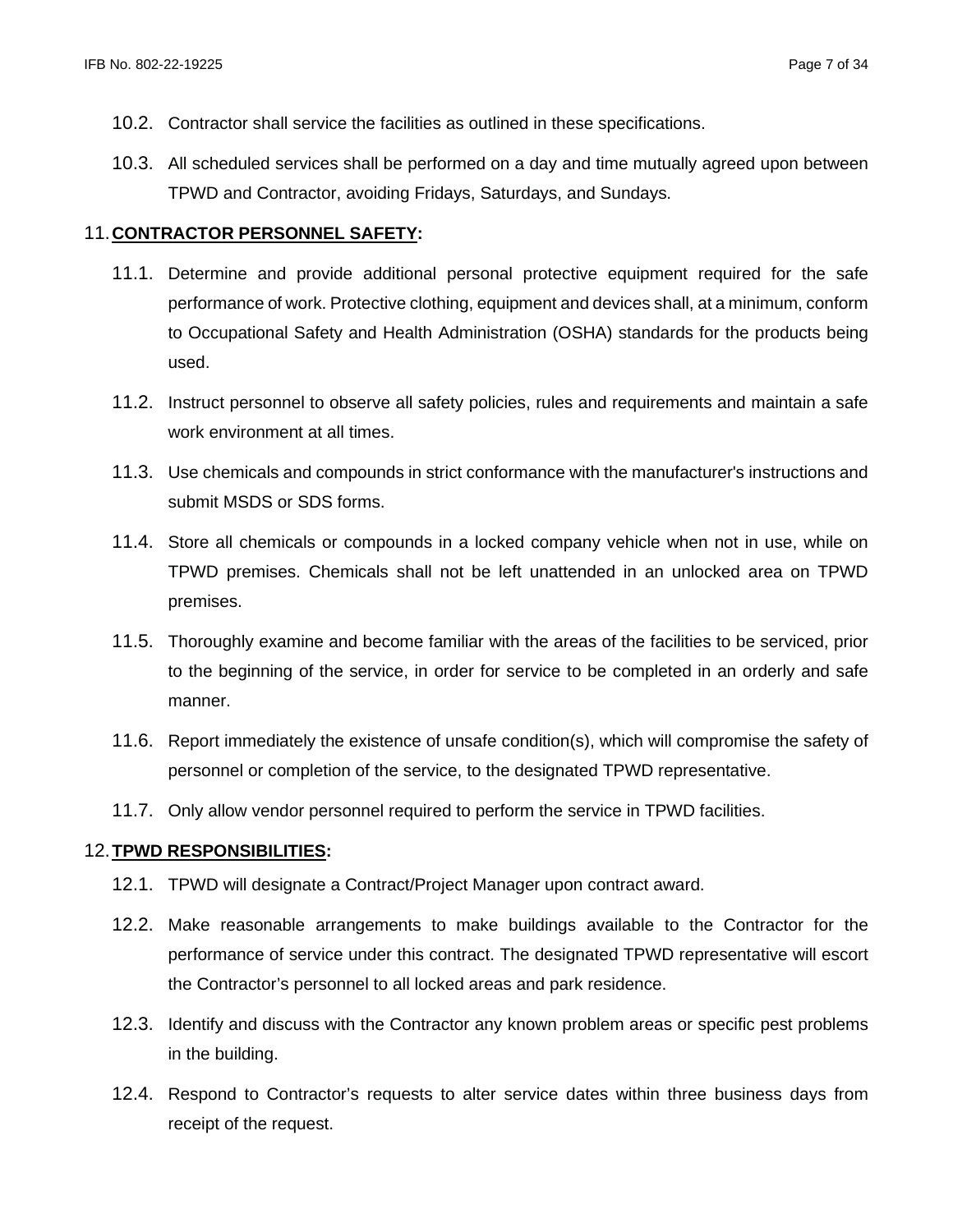- 12.5. TPWD will furnish no material, labor, equipment, or facilities unless otherwise provided for in this contract.
- 12.6. TPWD will monitor vendor performance. Failure to provide services in accordance with requirements specified herein and the resulting contract(s) and adherence to the TPWD Terms and Conditions may be considered, by TPWD, as unsatisfactory performance by the contractor. An unsatisfactory performance may result in a negative vendor performance report, or cancellation of the contract or both.
- 13.**SAFETY**: ALL EQUIPMENT USED ON GOVERNMENT PROPERTY WILL BE IN ACCORDANCE WITH O.S.H.A. REGULATIONS. ALL SAFETY EQUIPMENT WILL BE USED AT ALL TIMES WHEN OPERATING EQUIPMENT ON GOVERNMENT PROPERTY.
- 14.**ADDITIONAL SERVICES:** Where found to be in the best interest of TPWD, this contract may be amended in writing to provide for additional services, provided that such additional services are within the original scope and intent of the contract. For example, additional clearing services are needed during the term of contract. In such cases, the contractor shall provide a written quotation for performing the additional work. TPWD contracting section will execute an amendment for additional services, no additional services shall be performed without a fully executed amendment to the contract.
- 15.**QUANTITIES:** Quantities listed are projected order quantities. TPWD reserves the right to increase or decrease quantities prior to award depending on bid results and budget constraints. Unless this solicitation document states otherwise, the resulting contract award does not guarantee volume or commitment of funds. TPWD will only pay for actual goods received or services performed.

# 16.**INSURANCE:**

16.1. Contractor shall procure and maintain during the entire period of their performance under this contract the following preferred insurance. TPWD may consider alternate insurance limits, other than those listed below, as part of best value justification for award of a contract with the State.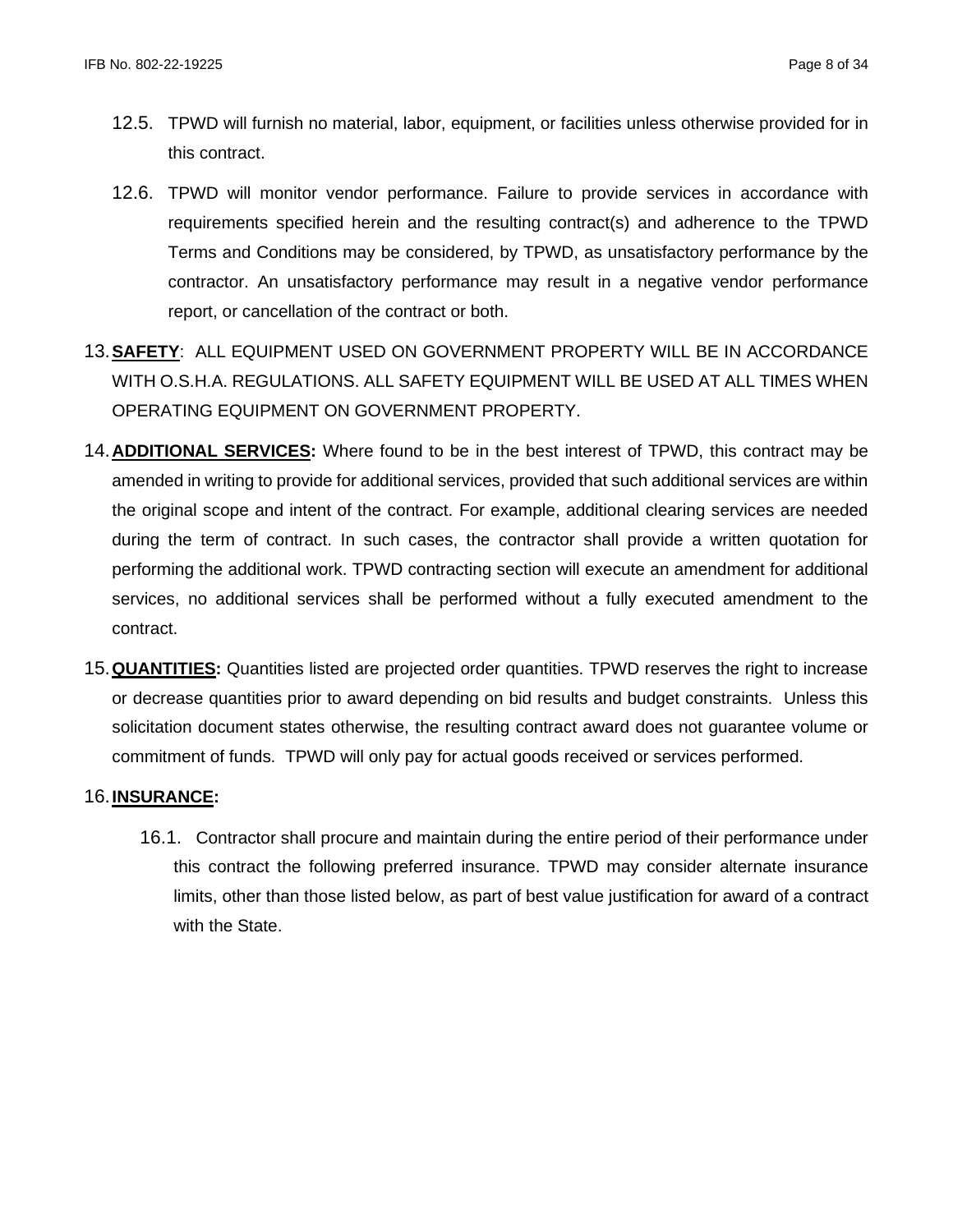# 16.2. **Coverage Requirements:**

| <b>Type of Insurance</b>                                               | <b>Each Occurrence/Aggregate</b>                            |
|------------------------------------------------------------------------|-------------------------------------------------------------|
| <b>Workers Compensation</b>                                            | Statutory                                                   |
| <b>Employer's Liability</b>                                            |                                                             |
| Bodily Injury by Accident                                              | \$500,000 Ea. Accident                                      |
| Bodily Injury by Disease                                               | \$500,000 Ea. Employee                                      |
| Bodily Injury by Disease                                               | \$500,000 Policy Limit                                      |
|                                                                        | \$500,000 Bodily Injury & Property Damage - Each Occurrence |
| <b>Commercial General Liability</b>                                    | \$1,000,000 Aggregate Limit                                 |
| General Aggregate Applies Per Project                                  | \$5,000 Medical Expense Each Person                         |
|                                                                        | \$500,000 Personal Injury & Advertising Liability           |
|                                                                        | \$1,000,000 Products / Completed Operations Aggregate Limit |
| <b>Automobile Liability</b><br>All Owned, Hired and Non-Owned Vehicles | \$500,000 Combined Single Limit                             |

*Note: Workers' Compensation is required by an "employer" which is defined as "a person who employs one or more employees." If respondent has no employees, such insurance is not required. If respondent claims they have no employees, TPWD will require a statement to that fact.*

- 16.3. *Policy must contain an additional insured endorsement: The State of Texas, acting through Texas Parks and Wildlife Department and its officers and employees, is listed as an additional insured and loss payee.*
- 16.4. Prior to the commencement of the job and not later than ten (10) days following award, the Contractor shall furnish to TPWD, for approval, a certificate of insurance as proof that the required insurance is in full force and effect.

 **The certificate of insurance shall be sent to: Misty Wyatt at [misty.wyatt@tpwd.texas.gov](mailto:misty.wyatt@tpwd.texas.gov)**

# 17.**INQUIRIES:**

17.1. **Contact**: All requests, questions, or other communications about this Solicitation shall be made in writing to TPWD's Purchasing Department, addressed to the following person:

Misty K. Wyatt, CTCD, SSO I

Phone: 361-790-0305 or Email: [Misty.Wyatt@tpwd.texas.gov](mailto:Misty.Wyatt@tpwd.texas.gov)

17.2. **Clarifications:** TPWD will allow written requests for clarification of this Solicitation. Questions may be e-mailed to the point-of-contact listed above. Questions should be submitted in the following format: a) Reference the Solicitation number; b) Reference the Section number, Page number, Paragraph number, and Text of passage being questioned; and c) Question.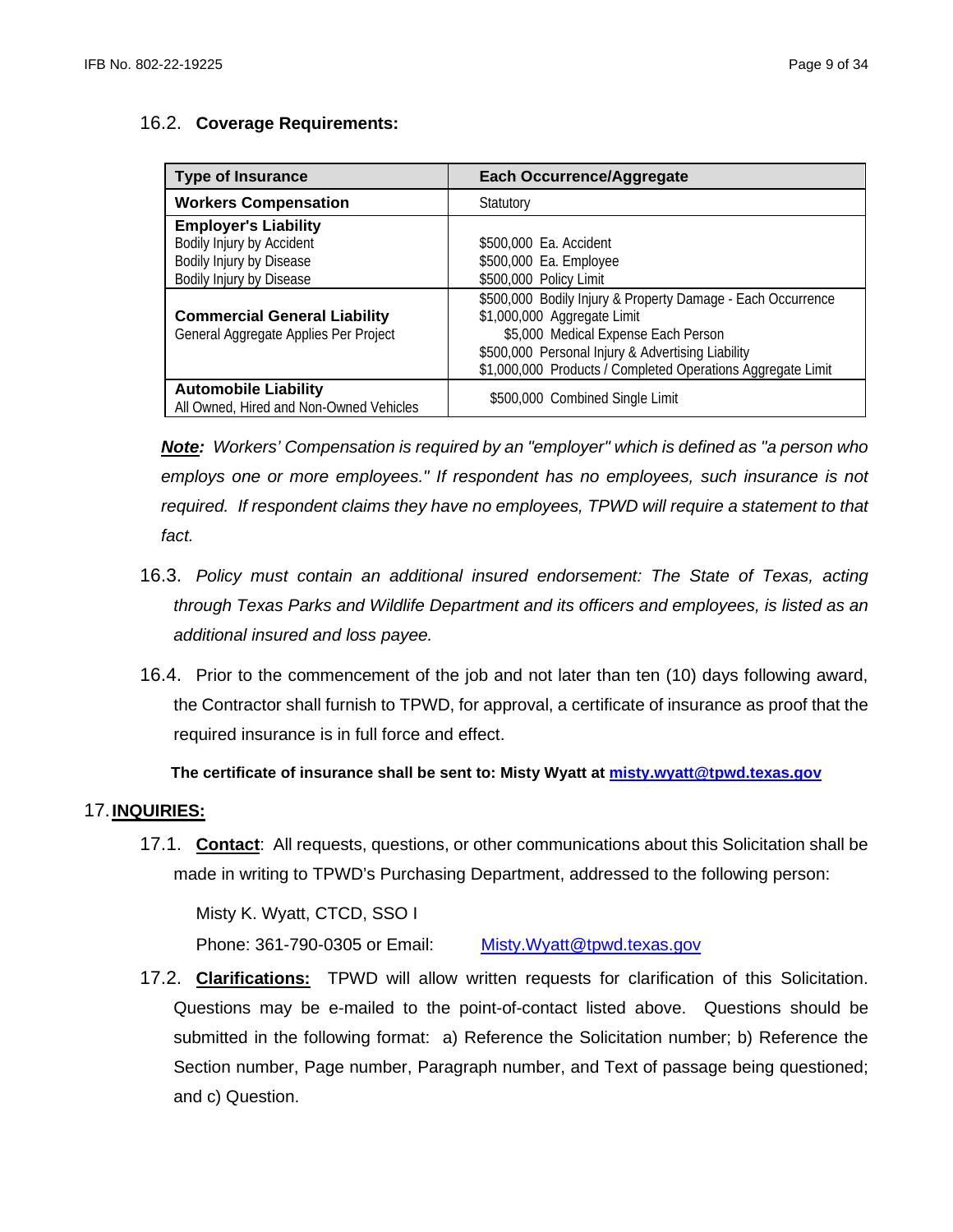18.**PROHIBITED COMMUNICATIONS:** Upon issuance of this solicitation, TPWD, its representative(s), or partners will not answer questions or otherwise discuss the contents of this Solicitation with any potential Respondent or their representative(s), except for the written inquires described in

*Section 17.1* above. Attempts to ask questions by phone or in person will not be allowed or recognized as valid. Failure to observe this restriction may disqualify respondent. Respondent shall rely only on written statements issued through or by TPWD's purchasing staff. This restriction does not preclude discussions between affected parties for the purposes of conducting business unrelated to this solicitation.

# 19.**DELIVERY AND ACCEPTANCE:**

- 19.1. **Project Completion Delays:** If delay is foreseen, Contractor shall give written notice to TPWD. Default in promised Completion without accepted reasons or failure to meet specifications authorizes TPWD to purchase services of this contract elsewhere and charge any increased costs for the services, including the cost of re-soliciting, to the Contractor.
- 19.2. **Acceptance:** All services performed will be subject to acceptance inspection upon completion. Acceptance inspection will not take more than five (5) working days, weather permitting. Vendor will be notified within this time frame of any units not delivered in full compliance with the purchase order specifications.

# 20. **BID RESPONSE INSTRUCTIONS:**

# 20.1. **Bid Submission**:

- 20.1.1. **Submission Deadline**: All bids shall be received, and time stamped at TPWD prior to 2:00 PM Central Time on the "Bid Opening" date specified on the IFB Cover Page. Late bids will not be considered under any circumstance and will be returned.
- 20.1.2. **General Format**: Respondent shall submit bid response, signed dated and completed.
- 20.1.3. **Bid Delivery**: Bids shall be returned via email to [misyt.wyatt@tpwd.texas.gov](mailto:misyt.wyatt@tpwd.texas.gov)
- 20.1.4. It is the Bidder's responsibility to appropriately mark and deliver the bids to TPWD by the specified date.
- 20.1.5. Respondents are responsible for all costs of bid preparation.
- 20.2. **Bid Content:** Below is a summary of required and requested information. Bids submitted without this information will be evaluated accordingly. TPWD reserves the right, in its sole judgment and discretion, to waive minor technicalities and errors in the best interest of the state.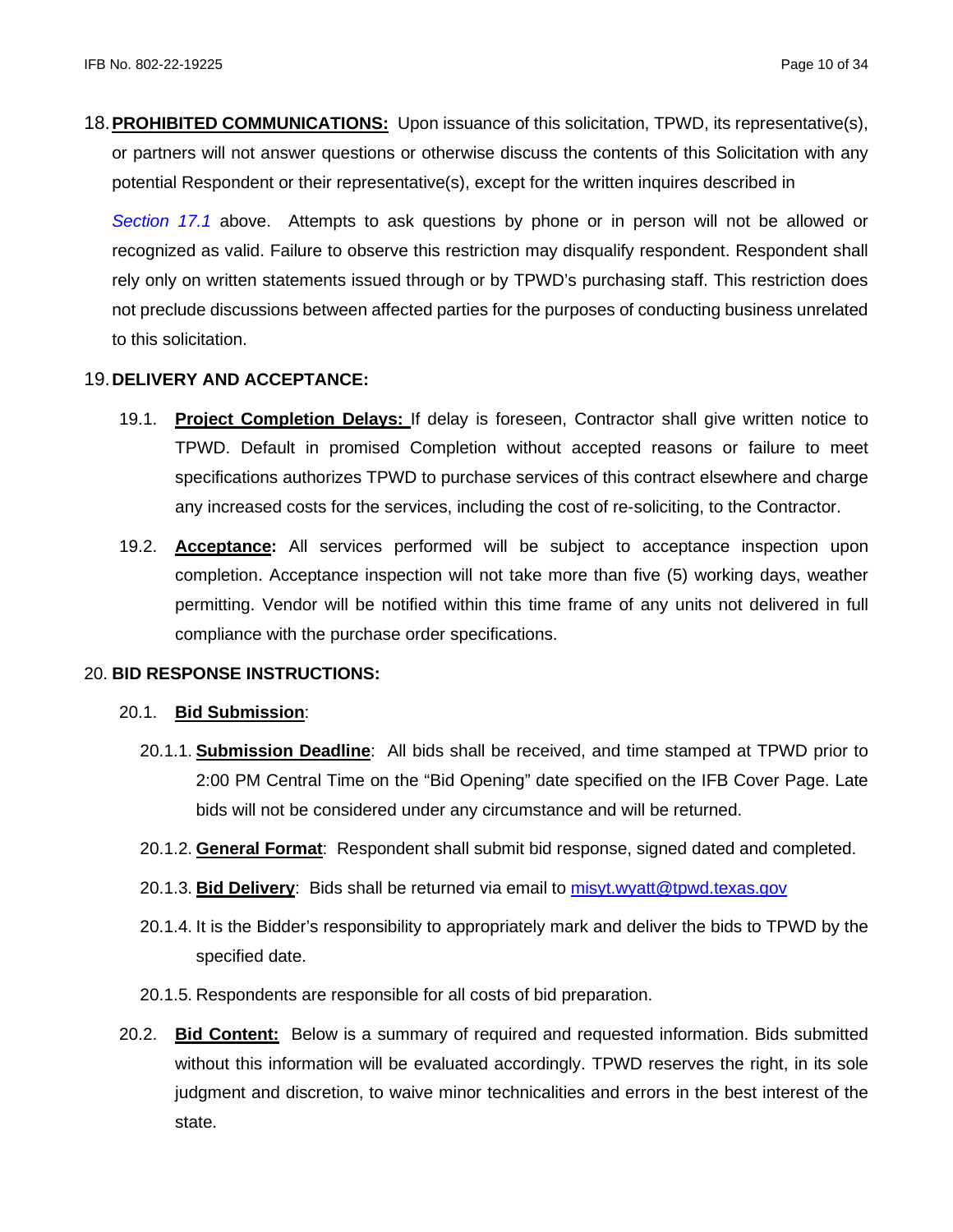20.2.1. Bid Form: Respondent must submit the IFB form, signed, dated and completed.

## *Failure to submit this information will result in disqualification of bid.*

- 20.2.2. Exhibit A: Company Profile
- 20.2.3. Exhibit B: Equipment List
- 20.2.4. Exhibit C: Past Projects with Corresponding References

### 21. **EVALUATION AND AWARD:**

- 21.1. An award will be made on an all or none basis. Only responses submitted by the bid opening, with required submittal documents and meeting qualifications will be considered. Failure to submit the required information may be cause for rejection of the bid response. TPWD reserves the right to waive informalities and minor irregularities in bids received.
- 21.2. TPWD reserves the right to consider respondent qualifications, equipment, facility, references; conduct studies and other investigations as necessary to evaluate any response; request additional relevant information; disqualify bid based on unsatisfactory reference checks, reports and records of service.
- 21.3. Award: TPWD will award a Contract to the respondent whose quote is considered to be the Best Value to TPWD, price and other factors considered. The following factors may be used to evaluate bids:
	- 21.3.1. Lowest Price
	- 21.3.2. Ability, Qualifications and Experience Meeting or Exceeding the Requirement
	- 21.3.3. Delivery / Service Schedule
	- 21.3.4. Past Performance
- 22. **INVOICING AND PAYMENT:** The following procedures apply to invoicing and payment in addition to those listed in the *General Terms and Conditions, Para. 9:*
	- 22.1. **Contractor to submit invoice(s) to** Texas Parks & Wildlife, Accounts Payable, 4200 Smith School Road, Austin, Texas 78744 or via email to Accounts. Payable@tpwd.texas.gov

#### 22.2. **Invoices must show:**

- 22.2.1. Name of Contractor exactly as shown on the contract, Texas Payee Identification Number (PIN), and correct "Remit to" address
- 22.2.2. Name of receiving entity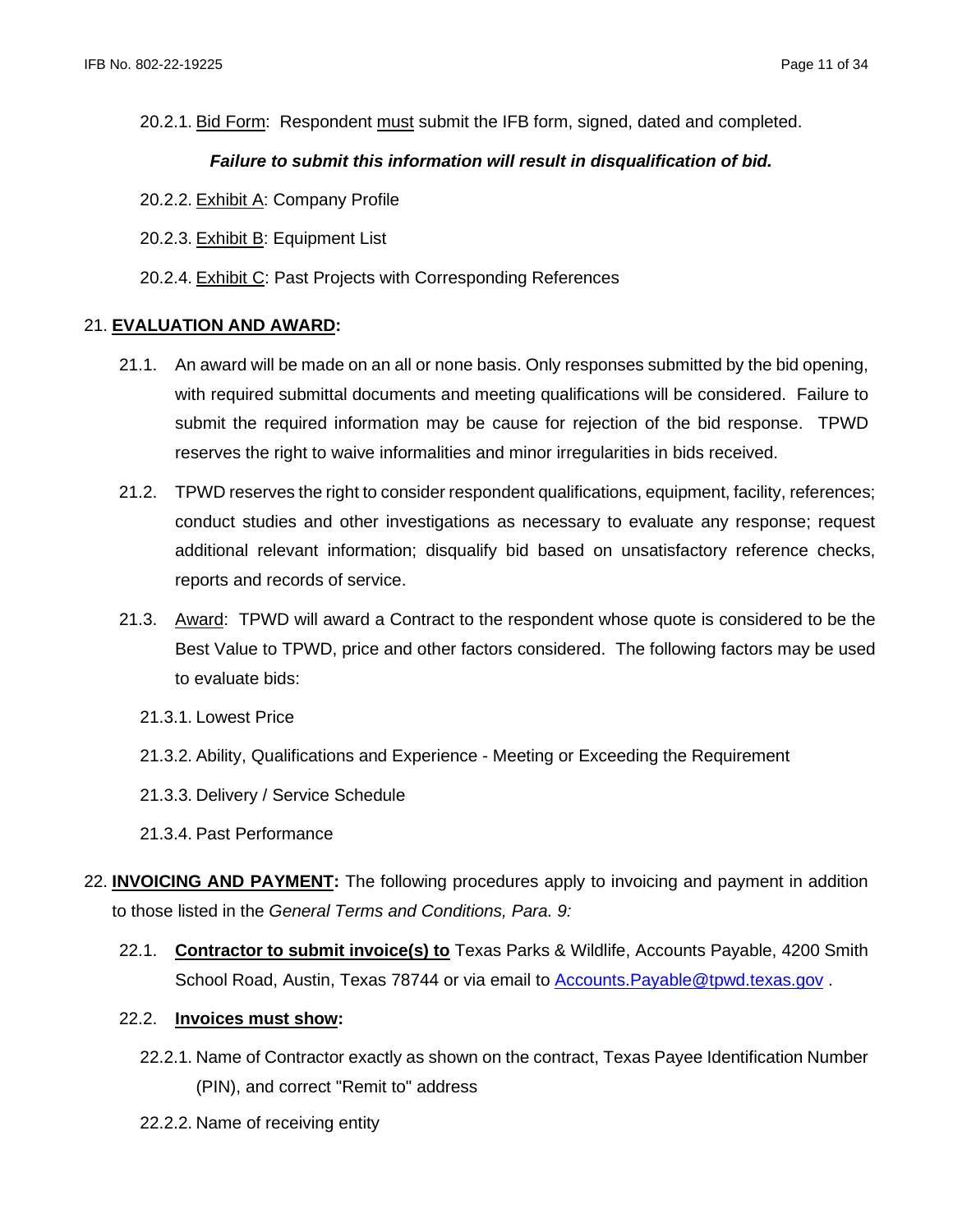- 22.2.3. Contract/purchase order number
- 22.2.4. Description, quantity, unit of measure, unit price, extended price of each item
- 22.2.5. Total price
- 22.2.6. Discount, if applicable, extended and deducted to arrive at a NET TOTAL for invoice
- 22.2.7. Attach supporting documentation, if required

#### 22.3. **Payment:**

- 22.3.1. Contractor will be paid for the services performed as invoiced. If another payment mechanism is agreed to by the parties, then contractor will be paid in accordance with the agreement approved by the parties.
- 22.3.2. Payment normally will be made to the Contractor within 30 days after receipt of a properly prepared invoice or the receipt of and the acceptance of services ordered, whichever is later. State agencies are required by state law to pay properly submitted invoices within 30 days or the Contractor may charge a late payment fee established by law.
- 22.3.3. Payments for services purchased with state appropriated funds will be made through state warrants issued by the Comptroller of Public Accounts. Payments by qualified ordering entities will be made through the entities local payment system.
- 22.3.4. Electronic payment may be available through some ordering entities. Contact Accounts Payable at 512-389-4833 for additional information.
- 23. **BIDDER AFFIRMATION:** Bidder has not given, offered to give, nor intends to give at any time hereafter any economic opportunity, future employment, gift, loan, gratuity, special discount, trip, favor, or service to a public servant connection with the submitted bid.

Pursuant to Texas Government code, Title 10, Subtitle D, Section 2155.004(a), the bidder has not received compensation for participation.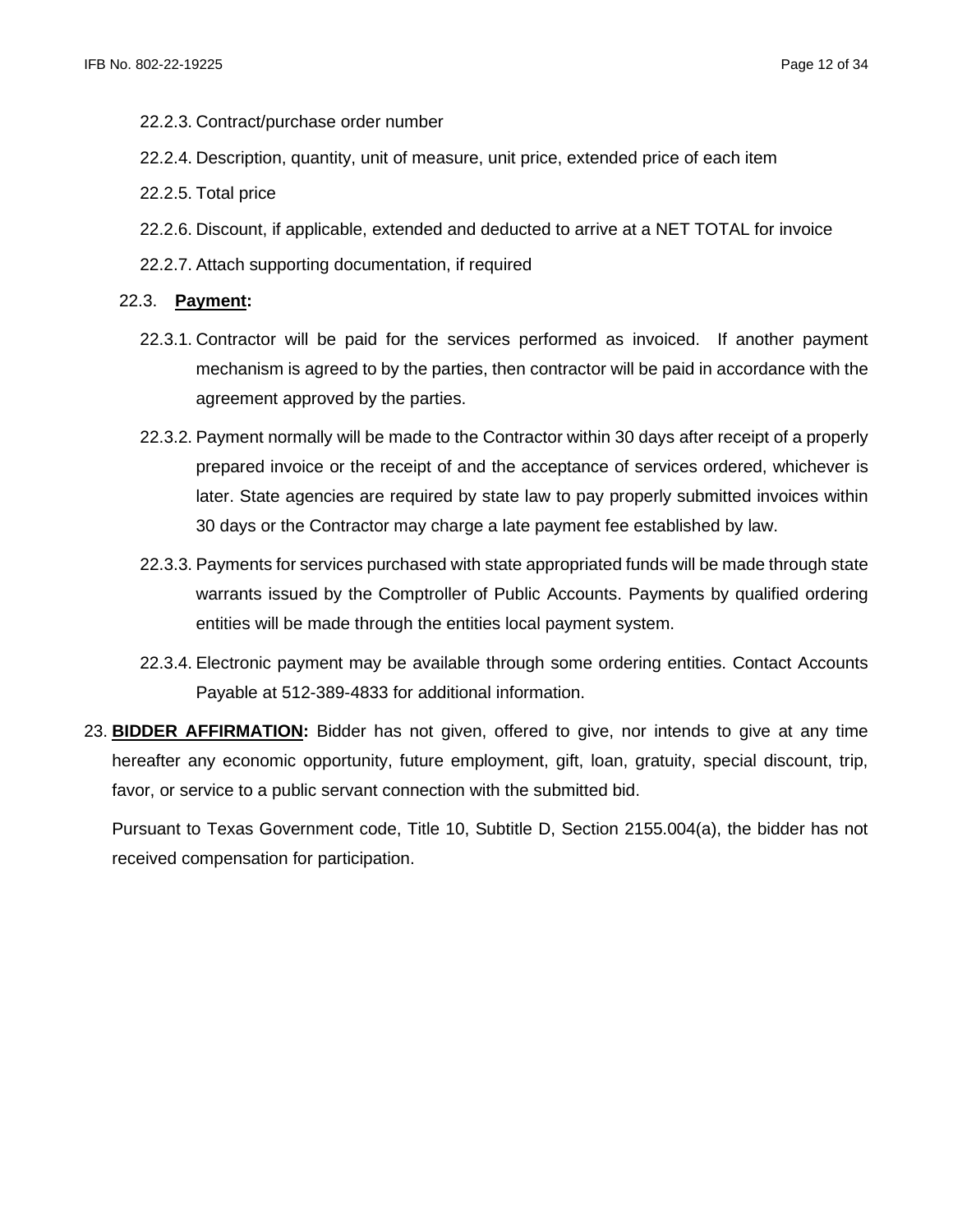#### **EXHIBIT A- COMPANY PROFILE**

**Respondent shall use this exhibit (or a reasonable facsimile) to clearly demonstrate how they meet the requirements set forth in this IFB.** This form may be modified as needed to comply with the requirement to document company information. *Failure to return this exhibit (or a reasonable facsimile) may result in the proposal being considered non-responsive.*

| <b>Company Name:</b>                                                                                                         |  |                                       |  |  |  |
|------------------------------------------------------------------------------------------------------------------------------|--|---------------------------------------|--|--|--|
| <b>Number Years in Business:</b>                                                                                             |  | <b>Number of</b><br><b>Employees:</b> |  |  |  |
| Principal place of business (Corporate Headquarters):                                                                        |  |                                       |  |  |  |
| <b>Address:</b>                                                                                                              |  |                                       |  |  |  |
| City, State, Zip:                                                                                                            |  |                                       |  |  |  |
| Facility responsible for servicing the contract:                                                                             |  |                                       |  |  |  |
| <b>Address:</b>                                                                                                              |  |                                       |  |  |  |
| City, State, Zip:                                                                                                            |  |                                       |  |  |  |
| Contact Person regarding company's proposal submission to the solicitation:                                                  |  |                                       |  |  |  |
| Name / Title:                                                                                                                |  |                                       |  |  |  |
| <b>Phone Number:</b>                                                                                                         |  | <b>Fax Number:</b>                    |  |  |  |
| <b>Email Address:</b>                                                                                                        |  |                                       |  |  |  |
| Personnel who will be responsible for the management and day-to-day operations of the services<br>solicited in this RFP.     |  |                                       |  |  |  |
| Name/Title:                                                                                                                  |  |                                       |  |  |  |
| Indicate if your company or any of its subsidiaries filed or met criteria for bankruptcy within last<br>five years.          |  |                                       |  |  |  |
| If yes, explain.<br>No                                                                                                       |  |                                       |  |  |  |
| Indicate if your company or any of its subsidiaries has been involved in litigation within last five years. If yes, explain. |  |                                       |  |  |  |
| Yes<br>If yes,<br><b>No</b><br>explain.                                                                                      |  |                                       |  |  |  |
| Description of firm's background, history, and qualifications: (You may attach additional page for this section.)            |  |                                       |  |  |  |
|                                                                                                                              |  |                                       |  |  |  |
|                                                                                                                              |  |                                       |  |  |  |
|                                                                                                                              |  |                                       |  |  |  |
|                                                                                                                              |  |                                       |  |  |  |
|                                                                                                                              |  |                                       |  |  |  |
|                                                                                                                              |  |                                       |  |  |  |
|                                                                                                                              |  |                                       |  |  |  |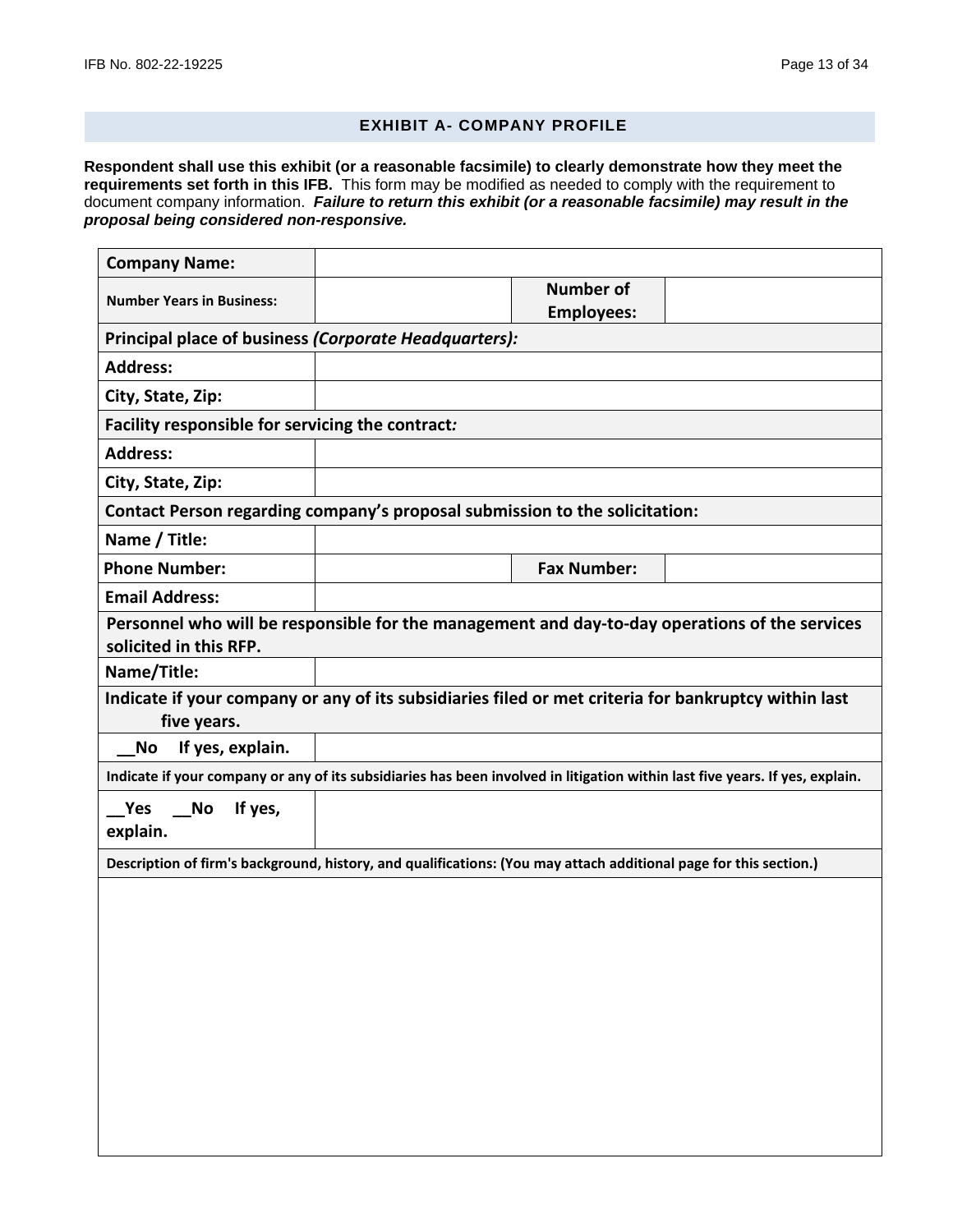## **EXHIBIT B – EQUIPMENT LIST**

#### **Respondent Name: \_\_\_\_\_\_\_\_\_\_\_\_\_\_\_\_\_\_\_\_\_\_\_\_\_\_\_\_\_\_\_\_\_**

Describe all equipment and vehicles to be specifically used **for this project** in the space provided below. Make sure to include dimensions/capacities of equipment, make, model, horsepower and intended use by bid item. For purposes of this bid evaluation TPWD assumes that the respondent's equipment list, (submitted below) includes ALL of the equipment that the respondent is dedicating to this project and has considered in his bid. All equipment used off pavement must be low pressure rubber-tired equipment.

| <b>BID</b><br><b>ITEM</b> | <b>EQUIPMENT</b><br><b>TYPE</b> | <b>MAKE &amp; MODEL</b> | <b>HORSEPOWER</b> | <b>DIMENSION</b><br>OR CAPACITY | # OF<br><b>UNITS</b> | LEASE (L) OR<br><b>OWN (O)</b> |
|---------------------------|---------------------------------|-------------------------|-------------------|---------------------------------|----------------------|--------------------------------|
|                           |                                 |                         |                   |                                 |                      |                                |
|                           |                                 |                         |                   |                                 |                      |                                |
|                           |                                 |                         |                   |                                 |                      |                                |
|                           |                                 |                         |                   |                                 |                      |                                |
|                           |                                 |                         |                   |                                 |                      |                                |
|                           |                                 |                         |                   |                                 |                      |                                |
|                           |                                 |                         |                   |                                 |                      |                                |
|                           |                                 |                         |                   |                                 |                      |                                |
|                           |                                 |                         |                   |                                 |                      |                                |
|                           |                                 |                         |                   |                                 |                      |                                |
|                           |                                 |                         |                   |                                 |                      |                                |
|                           |                                 |                         |                   |                                 |                      |                                |
|                           |                                 |                         |                   |                                 |                      |                                |
|                           |                                 |                         |                   |                                 |                      |                                |
|                           |                                 |                         |                   |                                 |                      |                                |
|                           |                                 |                         |                   |                                 |                      |                                |
|                           |                                 |                         |                   |                                 |                      |                                |
|                           |                                 |                         |                   |                                 |                      |                                |
|                           |                                 |                         |                   |                                 |                      |                                |
|                           |                                 |                         |                   |                                 |                      |                                |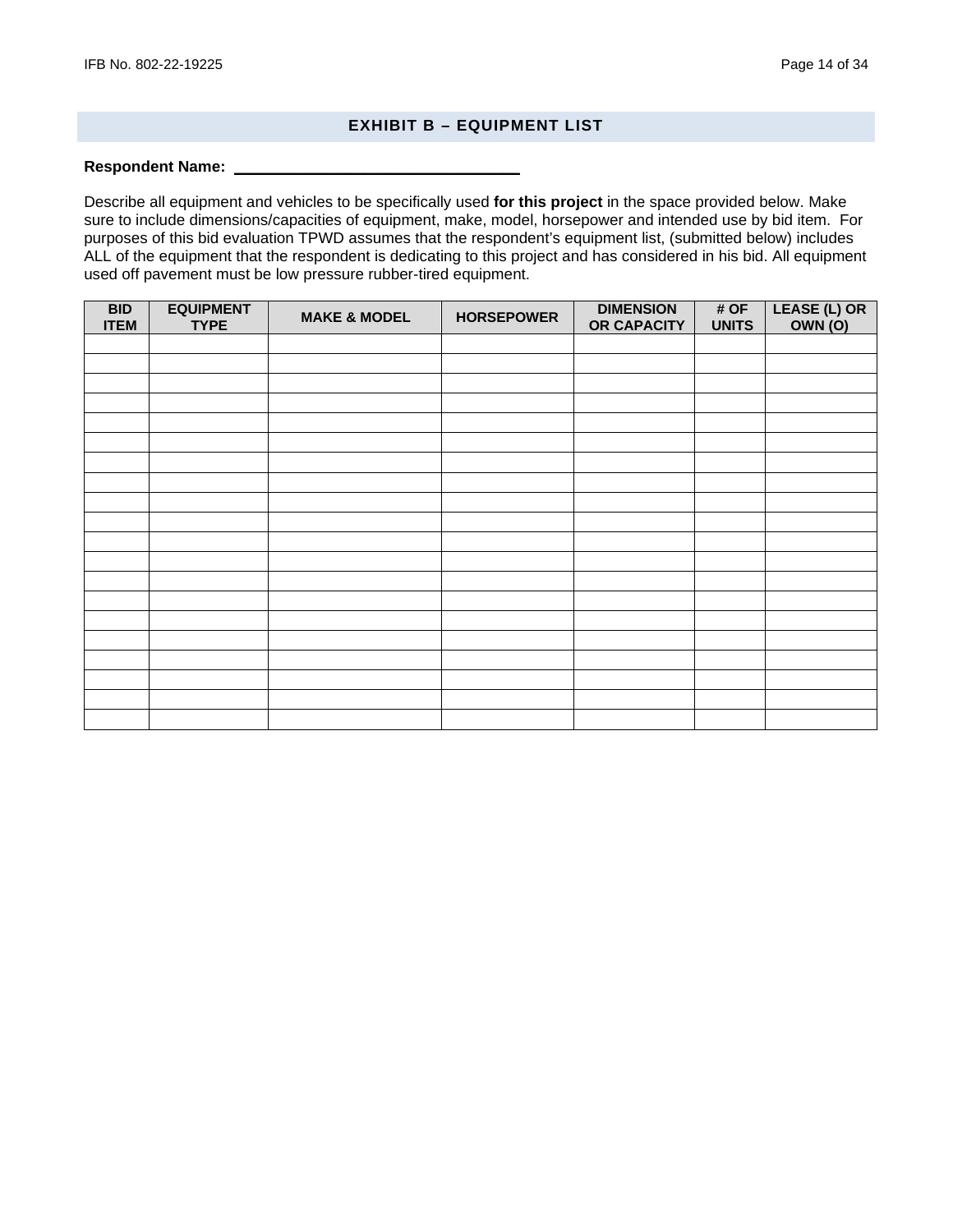## **EXHIBIT C – PAST PROJECTS WITH CORRESPONDING REFERENCES**

**Respondent Name: \_\_\_\_\_\_\_\_\_\_\_\_\_\_\_\_\_\_\_\_\_\_\_\_\_\_\_\_\_\_\_\_\_\_\_\_\_\_\_\_\_\_\_\_**

*Respondents shall use this exhibit (or reasonable facsimile) to provide a minimum* **of three (3) references** for jobs completed within the last three (3) years. The references shall illustrate recent experience successfully completing work of a similar nature and scope as the work described in this IFB. *Attention: Do NOT use TPWD*  staff or past work performed for TPWD as a "reference" in Exhibit E. This form may be modified as needed to comply with the requirement to document company information. *Failure to return this exhibit (or a reasonable facsimile) may result in the proposal being considered non-responsive. TPWD reserves the right to check references prior to award. Any negative responses received may be grounds for disqualification of the proposal.*

## REFERENCE 1:

| <b>Company Name:</b>                   |  |
|----------------------------------------|--|
| <b>Company Address:</b>                |  |
| Contact<br>Name/Title/Phone:           |  |
| Service Period:                        |  |
| <b>Brief Description of</b><br>Project |  |

### REFERENCE 2:

| <b>Company Name:</b>                   |  |
|----------------------------------------|--|
| <b>Company Address:</b>                |  |
| Contact<br>Name/Title/Phone:           |  |
| Service Period:                        |  |
| <b>Brief Description of</b><br>Project |  |

#### REFERENCE 3:

| Company Name:                          |  |
|----------------------------------------|--|
| <b>Company Address:</b>                |  |
| Contact<br>Name/Title/Phone:           |  |
| Service Period:                        |  |
| <b>Brief Description of</b><br>Project |  |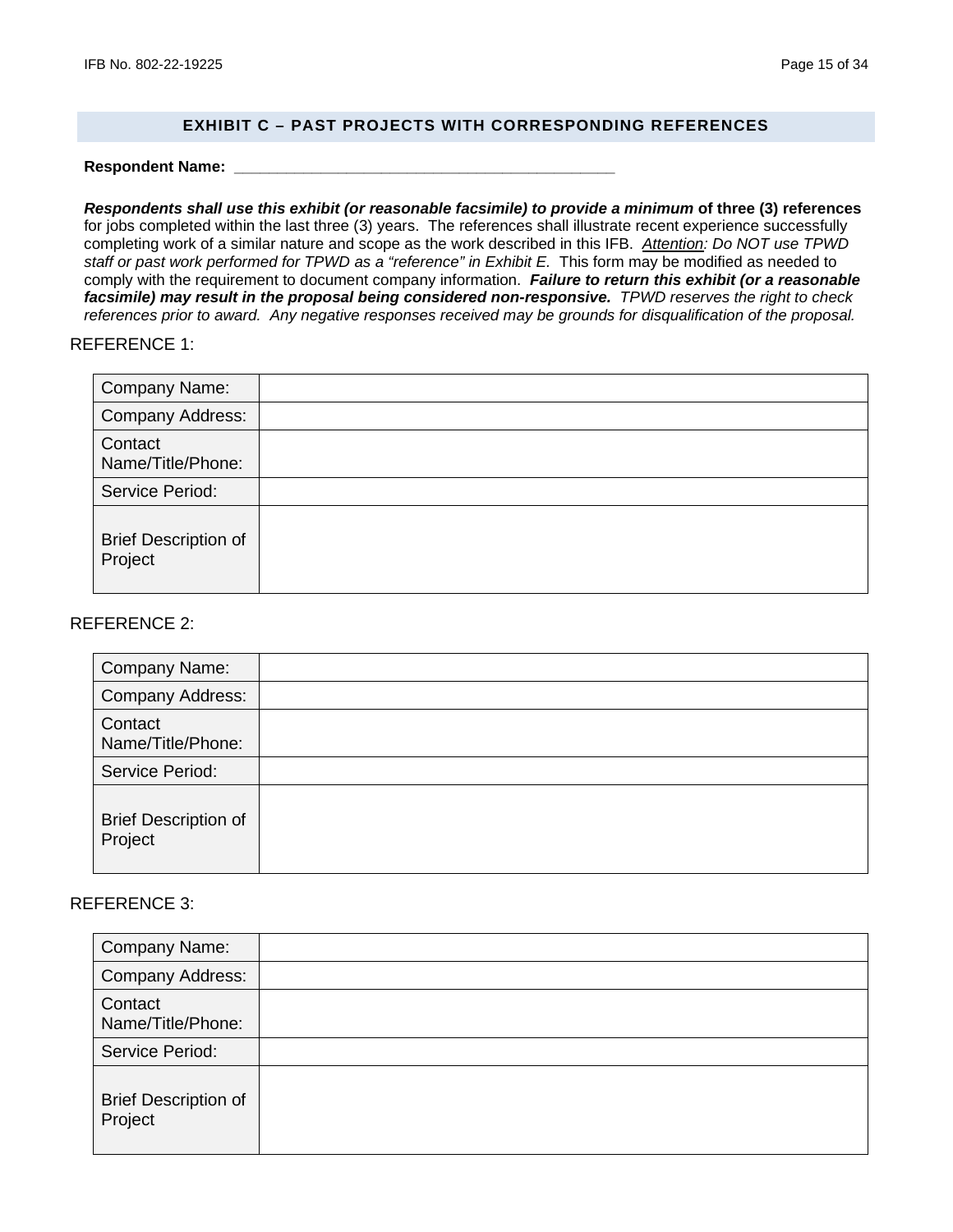# **GENERAL TERMS AND CONDITIONS**

## DECEMBER 2020

# (ITEMS BELOW APPLY TO AND BECOME A PART OF THE CONTRACT)

Any Contract awarded as a result of this solicitation will contain the general terms and conditions listed below in this Section. Subcontractors are also obliged to comply with these provisions.

- **1. DEFINITIONS:** As used throughout this solicitation, the following terms have the meaning set forth below. All other terms have the meaning set forth in Webster's II New College Dictionary.
	- 1.1. Contractor: The individual, corporation, company, partnership, firm, or organization that has to furnish the materials and has to perform the work as stated in the solicitation.
	- 1.2. ESBD: The Electronic State Business Daily, which is available online at http://www.txsmartbuy.com/esbd.
	- 1.3. Gov't Code: The Texas Government Code.
	- 1.4. Owner: Texas Parks and Wildlife Department, an agency of the State of Texas.
	- 1.5. Party/Parties: Either the TPWD and Respondent separately or collectively.
	- 1.6. Respondent: Any person or vendor who submits a Bid/Proposal/Offer in response to this solicitation.
	- 1.7. Services: Includes the use of labor, materials, facilities, equipment, and any other need that is necessary or incidental to the successful completion of the contract.
	- 1.8. Subcontractor: Any supplier, distributor, Contractor, person, or firm furnishing to the Contractor, materials or services necessary or incidental to the performance of the contract between TPWD and Contractor.
	- 1.9. TAC: The Texas Administrative Code, which is the publication for administrative rules.
	- 1.10. Texas Identification Number: A unique 11-digit number assigned by the Texas Comptroller of Public Accounts. When a payee first contracts with a state agency, that payee must provide either a federal Employer Identification Number (EIN) or a Social Security number (SSN). The Texas Identification Number (TIN) is based on this number. (Note: If respondent does not have a TIN, or does not know their TIN, they may list their EIN or SSN on the "Texas Identification Number" line of the Vendor Information Block of their RFP, RFO, IFB or RFQ response.)
	- 1.11. TPWD: Texas Parks and Wildlife Department acting on behalf of the State of Texas.

# **2. SPECIFICATIONS:**

- 2.1. The goods/services provided shall be in accordance with the purchase specifications herein. TPWD will decide the answers to all questions that may arise as to the interpretation of the specifications and the quality, or acceptability of goods/services provided. TPWD will decide the rate of progress of the work and the acceptable fulfillment of the goods/service on the part of the Contractor.
- 2.2. Catalogs, brand names or manufacturer's references are descriptive only, and indicate type and quality desired. Bids/Proposals on brands of like nature and quality will be considered unless advertised under Texas Gov't Code §2155.067. If the Respondent is offering brands other than the references, response should show manufacturer, brand or trade name, and other description of product offered. If Respondent is offering brand(s) other than brand(s) specified, illustrations and complete description of product offered are requested to be made part of the bid. Failure to take exception to specifications or reference data will require Respondent to furnish specified brand names, numbers, etc.
- 2.3. Unless otherwise specified, items shall be new and unused and of current production.
- 2.4. Samples, when requested, must be furnished free of expense to the State. If not destroyed in examination, they will be returned to the respondent, on request, at respondent's expense. Each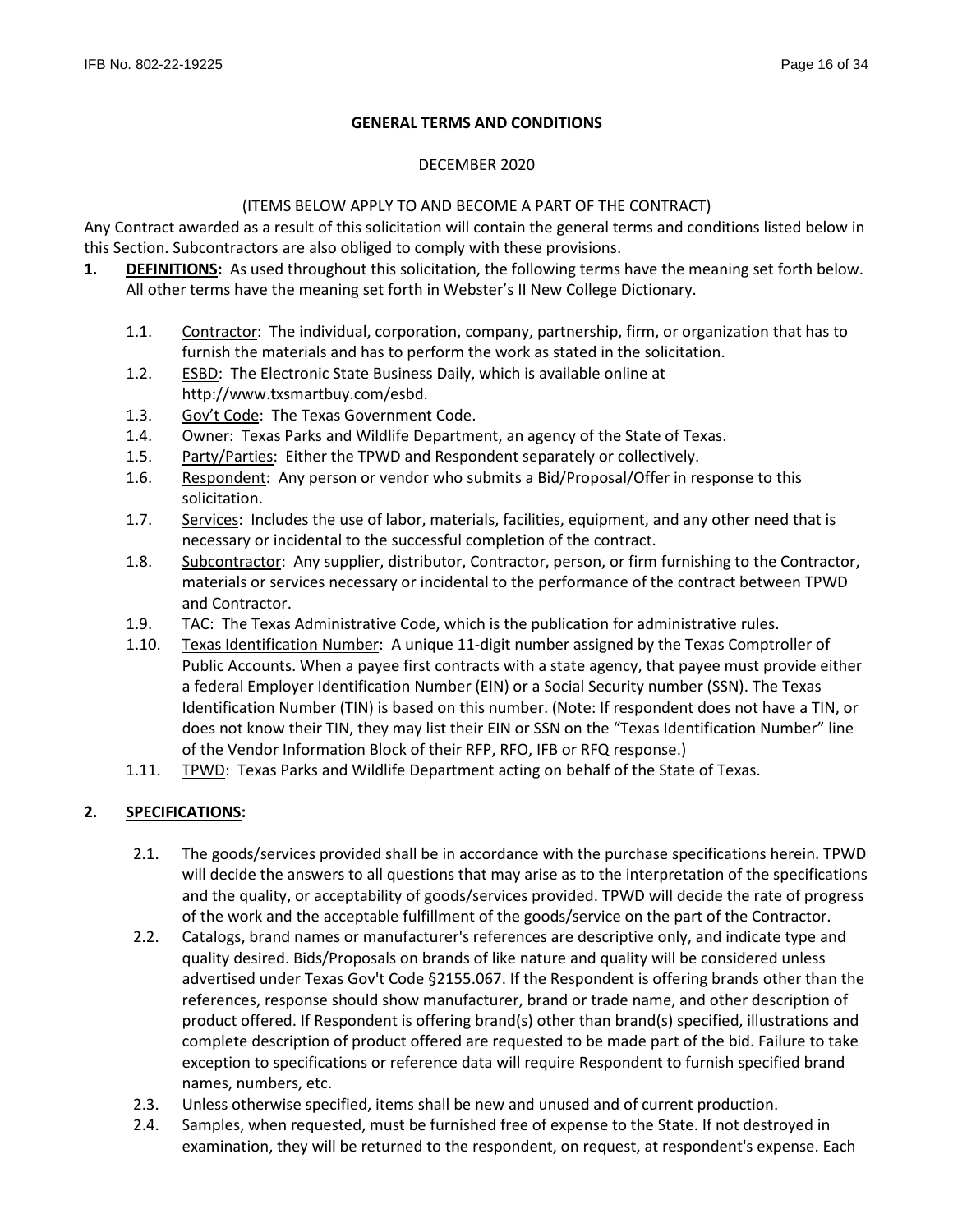sample should be marked with respondent's name and address, and requisition number. Do not enclose in or attach response submission to sample.

- 2.5. The State will not be bound by any oral statement or representation contrary to the written specifications of this Solicitation.
- 2.6. Manufacturer's standard warranty shall apply unless otherwise stated in the solicitation.
- **3. AWARD OF A PURCHASE ORDER:** Standard Purchase Order Terms and Conditions apply. If a conflict exists between the standard purchase order terms and conditions and specific language in this solicitation, the language in the solicitation shall prevail.
	- 3.1. A response to a solicitation is an offer to contract with TPWD based on the terms, conditions and specifications contained in the solicitation. Responses do not become contracts unless and until they are accepted through an authorized TPWD designee by issuance of a purchase order.
	- 3.2. This procurement will be conducted in accordance with the State Purchasing Act, Title 10, Subtitle D, Chapters 2151 through 2177, of the Texas Gov't Code (TGC) and TPWD rules. Any contract resulting from this procurement shall consist of one (1) document. This document will contain all of the rights and duties of the parties extracted from the relevant terms and conditions of: this solicitation (including its attachments, exhibits, supplements, and addenda); the successful Contractor's response; any TPWD request for a Best and Final Offer; and any successful Contractor's Best and Final Offer, if applicable.
	- 3.3. Best Value TPWD will be the sole judge of best value. Award will be based on Best Value criteria and may include, but is not limited to:
		- 3.3.1. Best meets the goals and objectives of the solicitation as stated above.
		- 3.3.2. Best meets the quality and reliability of the proposed services.
		- 3.3.3. Effect of the proposed solution on agency productivity.
		- 3.3.4. Provides the most customer focused solution that will best meet the needs of the public.
		- 3.3.5. Experience in successfully providing services in this solicitation.
		- 3.3.6. Past Performance: A Respondent's past performance will be measured based upon pass/fail criteria in compliance with applicable provisions of Gov't Code §§2155.074, 2155.075, 2156.007, 2157.003, and 2157.125. Respondents may fail this selection criterion for any of the following conditions:
			- The vendor has a score less than C or Legacy Unsatisfactory in the Vendor Performance System,
			- Currently under a Corrective Action Plan through the Texas Comptroller of Public Accounts (CPA),
			- Having repeated negative Vendor Performance Reports for the same reason,
			- Having purchase orders that have been cancelled in the previous 12 months for nonperformance (i.e. late delivery, etc.).
		- 3.3.7. Contractor performance information is located on the CPA web site at: [www.txsmartbuy.com/vpts.](http://www.txsmartbuy.com/vpts) CPA may conduct reference checks with other entities regarding past performance. In addition to evaluating performance through the Vendor Performance Tracking System (as authorized by 34 Texas Administrative Code §20.115), CPA may examine other sources of vendor performance including, but not limited to, notices of termination, cure notices, assessments of liquidated damages, litigation, audit reports, and non-renewals of contracts. Any such investigations shall be at the sole discretion of CPA, and any negative findings, as determined by CPA, may result in nonaward to the Respondent.
- **4. UNIT PRICES:** Respondents must price per unit shown. Unit prices shall govern in the event of extension errors.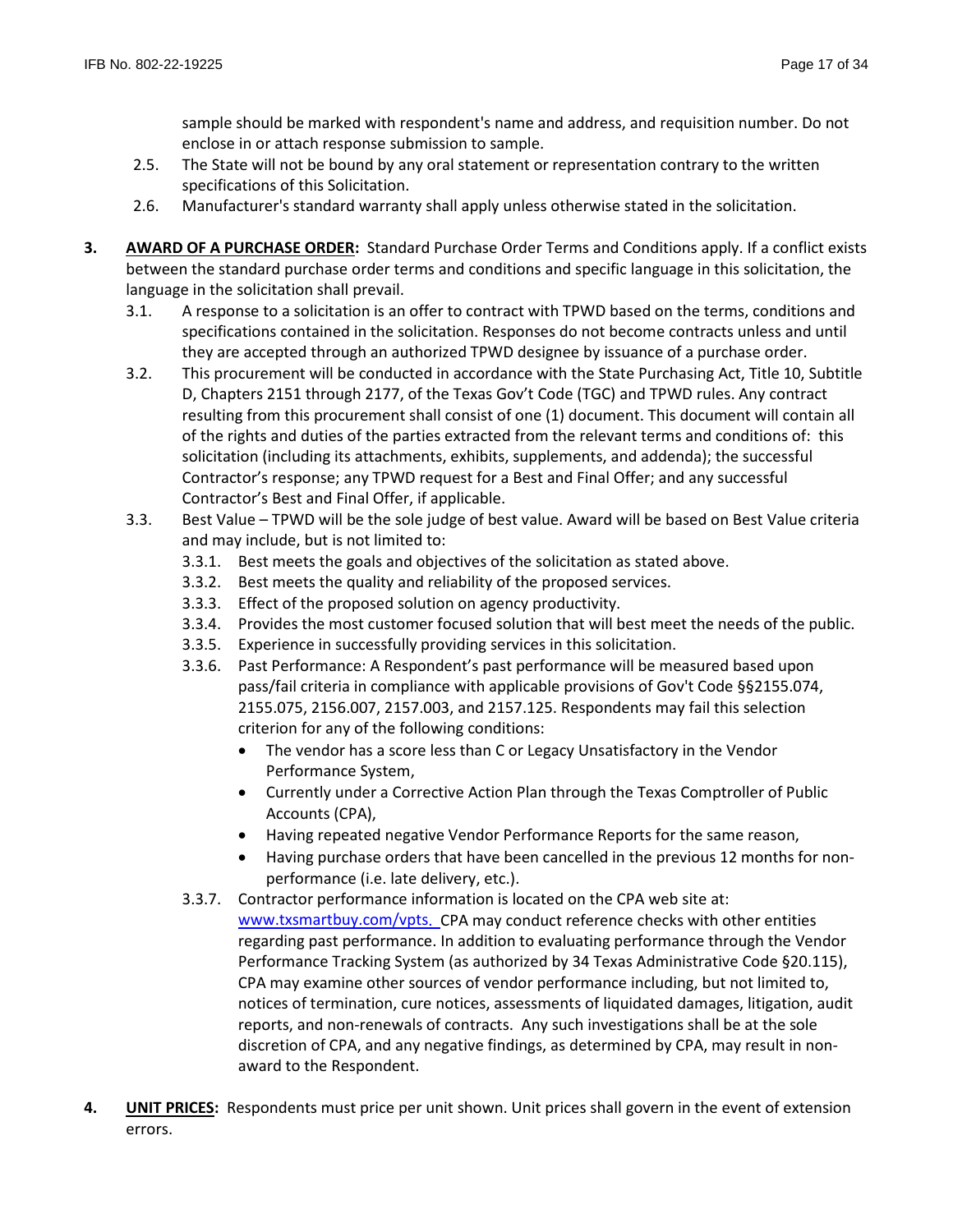**5. FREIGHT:** Quote FOB destination, freight prepaid and allowed unless otherwise stated within the specifications.

## **6. DELIVERY:**

- 6.1. Show number of days required to place material in receiving agency's designated location under normal conditions. Delivery days mean calendar days, unless otherwise specified. Failure to state delivery time obligates respondent to deliver in 14 calendar days. Unrealistic delivery promises may cause solicitation to be disregarded.
- 6.2. If delay is foreseen, Contractor shall give written notice to the TPWD. Contractor must keep the TPWD advised at all times of status of order.
- 6.3. Default in promised delivery (without accepted reasons) or failure to meet specifications authorizes the TPWD to purchase supplies elsewhere and charge full increase, if any, in cost and handling to defaulting Contractor.
- 6.4. Substitutions: No substitutions permitted without written approval of TPWD.
- 6.5. Delivery shall be made during normal working hours only, unless prior approval has been obtained from ordering agency. Normal working hours are 8:00 AM until 5:00 PM Monday through Friday except State and National holidays.

# **7. TESTING AND INSPECTION:**

- 7.1. TPWD may test and inspect goods and services purchased under the Contract to ensure compliance with the specifications of this solicitation and the Contract. TPWD may also test and inspect goods and services before they are purchased under the Contract. Authorized TPWD personnel shall have access to the Respondent's place of business for the purpose of inspecting the goods. To the extent practical, TPWD inspections will not disrupt the Respondent's daily operations. Tests shall be performed on samples submitted with the Bid/Proposal or on samples taken from regular shipments. All costs of testing and inspection shall be borne by the Respondent. In the event the goods tested fail to meet or exceed all conditions and requirements of the solicitation and Contract, the goods will be rejected in whole or in part, at the State's option, and returned to the Respondent or held for disposition at the Respondent's expense. Latent defects may result in cancellation of the Contract at no expense to the state.
- 7.2. If material fails to meet specifications, the Respondent will be notified by fax / mail or e-mail. The Respondent will have ten (10) working days after receipt of the notification to remove the rejected material from state property. Material will be removed at the Respondent's expense. Material not removed in the allotted time period will be disposed by TPWD. The Respondent will be charged for all disposable expenses conducted by TPWD.
- **8. CHANGES:** TPWD may at any time, by a written order, make changes within the general scope of this contract, in the definition of services to be performed, and the time (i.e., hours of the day, days of the week, etc.) and place of performance thereof. If any such change causes an increase or decrease in the cost of, or the time required for the performance of any part of the services under this contract, whether changed or not changed by any such order, an equitable adjustment shall be made in the contract price or time of performance or both and the contract shall be modified in writing accordingly. Any claim by the Contractor for adjustment under this clause must be asserted within 30 days from the date of receipt by the Contractor of the notification of change, provided, however, that TPWD, if it decides that the facts justify such action, may receive and act upon such claims asserted at any time prior to final payment under this contract. Failure to agree to any adjustment shall be a dispute concerning a question of fact within the meaning of the clause of this contract entitled "Dispute Resolution."

# **9. INVOICING AND PAYMENT:**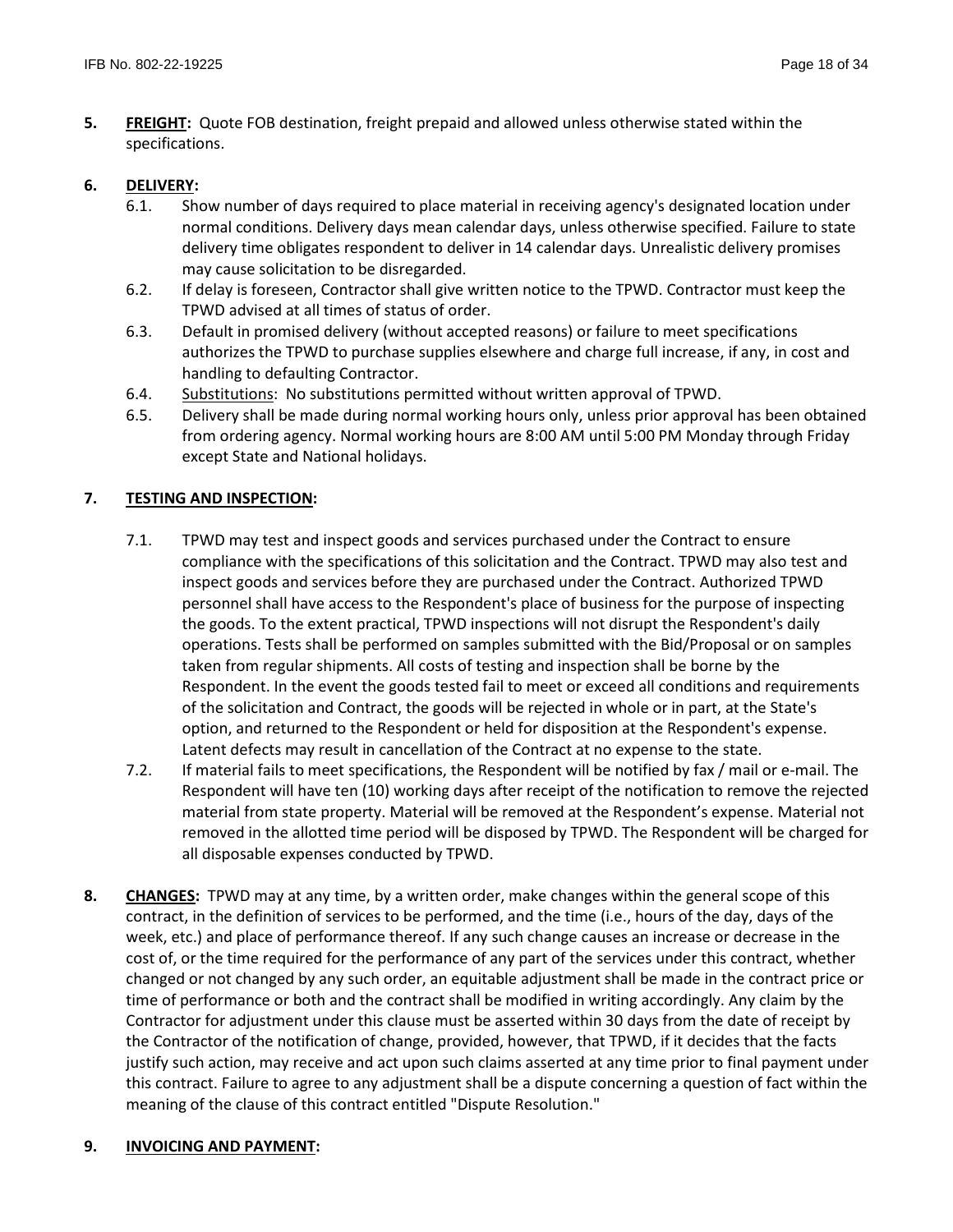- 9.1. Invoices: In order to receive payment under the Contract, the Contractor must submit an original invoice to TPWD, which will be designated in the purchase order as the "Bill To" address. To be a proper invoice that may be accepted and paid, the invoice must include the following information and/or attachments: (1) Name and address of the Contractor. (2) The Contractor's Texas Identification Number (TIN). (3) The Contractor's invoice remittance address. (4) The purchase order number authorizing the delivery of products or services. (5) A description of what the Contractor delivered, including, as applicable, the time period, serial number, unit price, quantity, and total price of the products and services. If the invoice is for a lease, the Contractor must also include the payment number (e.g., 1 of 36).
- 9.2. Disputed Invoices: As stated above, the Contractor will receive notice of an error in an invoice submitted for payment by not later than the 21st day after the date the invoice was received by the TPWD. If an invoice dispute is resolved in favor of the Contractor, the Contractor is entitled to receive interest on the unpaid balance of the invoice, beginning on the date the invoice became overdue, pursuant to Gov't Code §2251.021,. If a dispute is resolved in favor of the TPWD, the Contractor shall submit a corrected invoice that must be paid in accordance with Section 2251.021. The unpaid balance accrues interest if the corrected invoice is not paid by the appropriate date.
- 9.3. Time and Manner of Payment: Pursuant to Texas Gov't Code Chapter 2251, payment by TPWD is overdue on the 31st day after the later of: (1) the date the TPWD receives the goods under the Contract; (2) the date the performance of the service under the contract is completed; or (3) the date the TPWD receives the invoice for the goods or service. Payment by a political subdivision Customer whose governing body meets only once a month or less frequently is overdue on the 46th day after the later event of: (1) the date TPWD receives the goods under the Contract; (2) the date the performance of the service under the contract is completed; or (3) the date TPWD receives the invoice for the goods or service.
- **10. PATENTS, TRADEMARKS, OR COPYRIGHTS: Respondent agrees to defend and indemnify the TPWD and State from claims involving infringement or violation of patents, trademarks, copyrights, trade secrets, or other proprietary rights, arising out of the TPWD's or the State's use of any good or service provided by the respondent as a result of this solicitation.**
- **11. PROHIBITION ON LOBBYING:** The Respondent shall comply with the provisions of a federal law known generally as the Lobbying Disclosure Act, 2 U.S.C. §1601 et seq. By submitting a Bid/Proposal, the Respondent certifies that it shall not and has not used federally appropriated funds to pay any person or organization for influencing or attempting to influence any officer or employee of any federal agency, a member of Congress, officer or employee of Congress, or an employee of a member of Congress in connection with obtaining any federal contract, grant, or any other award covered by 31 U.S.C. §1352. It also certifies that the Respondent shall disclose any lobbying with non-federal funds that takes place in connection with obtaining any federal award by completing and submitting Standard Form LLL.
- **12. ANTI-TRUST AND ASSIGNMENT OF CLAIMS:** The undersigned affirms under penalty of perjury of the laws of the State of Texas that (1) in connection with this Response, neither I nor any representative of the Respondent have violated any provision of the Texas Free Enterprise and Antitrust Act,, Tex. Bus. & Comm Code Chapter 15; (2) in connection with this Response, neither I nor any representative of the Respondent have violated any federal antitrust law; and (3) neither I nor any representative of the Respondent have directly or indirectly communicated any of the contents of this Response to a competitor of the Respondent or any other company, firm, partnership or individual engaged in the same line of business as the Respondent. The successful Contractor hereby assigns to TPWD, any and all claims for overcharges associated with any contract resulting from this solicitation which arise under the antitrust laws of the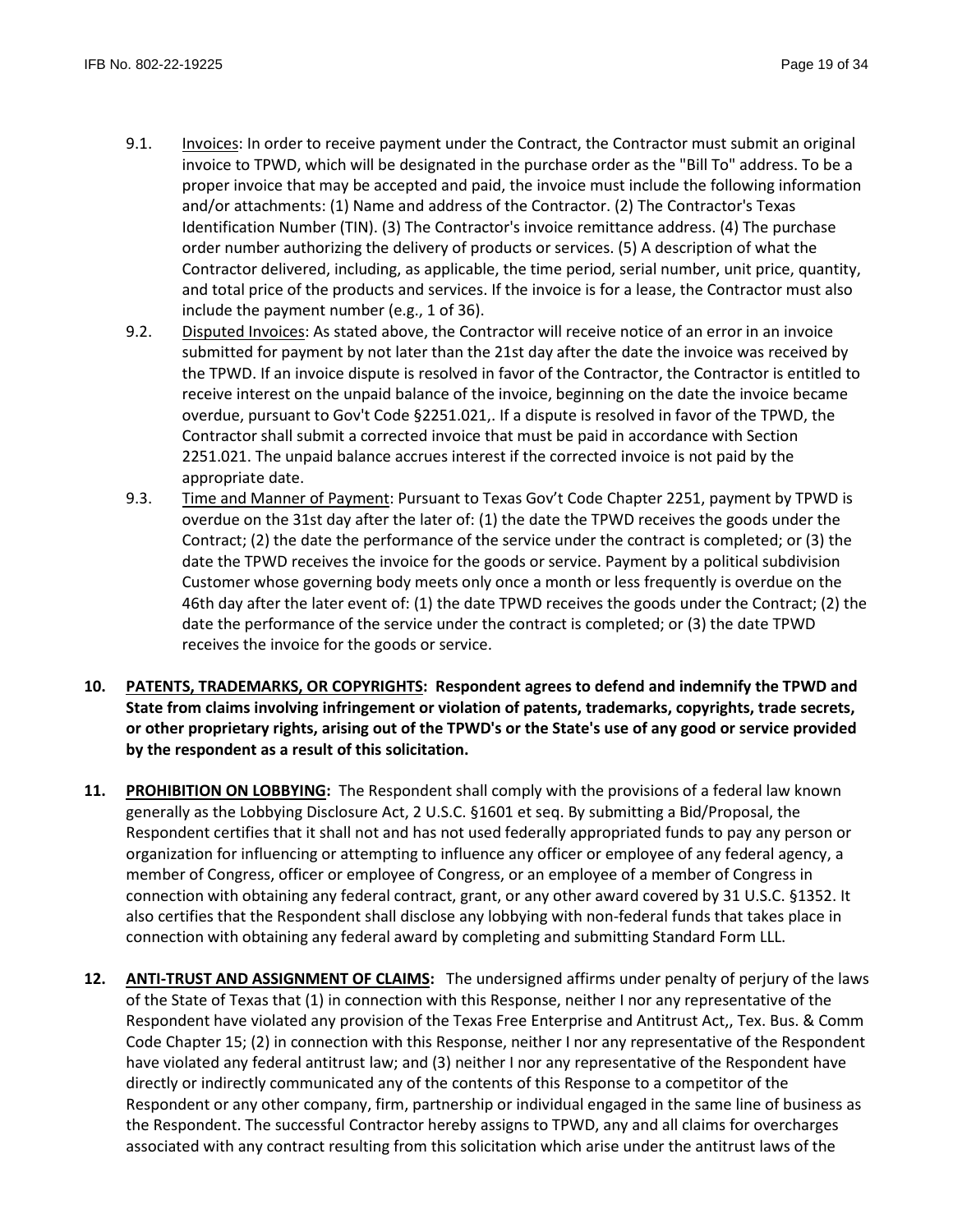United States 15 U.S.C.A., Section 1, et seq. (1973), and which arise under the antitrust laws of the State of Texas, Texas Business and Commercial Code Ann. Sec. 15.01, et seq. (1967).

**13. DEBTS AND DELINQUENCIES:** As required by Gov't Code §2252.903, the Respondent agrees that any payments due under the Contract shall be directly applied towards eliminating any debt or delinquency is has to the State of Texas including, but not limited to, delinquent taxes, delinquent student loan payments, and delinquent child support.

# **14. DISPUTE RESOLUTION:**

- 14.1. The dispute resolution process provided for in Chapter 2260 of Texas Gov't Code and TPWD regulations shall be used by TPWD and the Respondent to resolve all disputes arising under this contract. The Contractor shall comply with such rules, as revised from time to time.
- 14.2. If the Contractor's claim for breach of Contract cannot be resolved informally with TPWD, it shall be submitted to the negotiation process provided in Chapter 2260. To initiate the process, the Contractor shall submit written notice, as required by Chapter 2260. The notice shall also be given to the individual identified in the Contract for receipt of notices. . Any informal resolution efforts shall in no way modify the requirement or toll the timing of the formal written notice of a claim for breach of contract required under § 2260.051 of Texas Gov't Code. Compliance by the Contractor with Chapter 2260 is a condition precedent to the filing of a contested case proceeding under Chapter 2260.
- 14.3. The contested case process provided in Chapter 2260 is the Contractor's sole and exclusive process for seeking a remedy for an alleged breach of Contract by TPWD if the Parties are unable to resolve their disputes as described above.
- 14.4. Compliance with the contested case process provided in Chapter 2260 is a condition precedent to seeking consent to sue from the Legislature under Chapter 107, Civil Practices and Remedies Code. Neither the execution of the Contract by TPWD nor any other conduct of any representative of TPWD relating to the Contract shall be considered a waiver of sovereign immunity to suit.
- 14.5. Notwithstanding any other provision of the Contract to the contrary, unless otherwise requested or approved in writing by TPWD, the Contractor shall continue performance and shall not be excused from performance during the period any breach of contract claim or dispute is pending under either of the above processes; however, the Contractor may suspend performance during the pendency of such claim or dispute if the Contractor has complied with all provisions of Gov't Code §2251.051, and such suspension of performance is expressly applicable and authorized under that law.
- **15. FRAUD, WASTE, AND ABUSE:** By submitting a Response to this Solicitation, the Respondent represents and warrants that it has read and understood and shall comply with CPA's Anti-Fraud Policy, found at: https://comptroller.texas.gov/about/policies/ethics.php, as such Policy currently reads and as it is amended throughout the term of the Contract.

# **16. NAME CHANGES AND SALES:**

16.1. If the Contractor changes its name or is sold to another entity, it must provide written notification to TPWD. The Contractor, in its notice, shall describe the circumstances of the name change or sale, state its new name, provide the new Tax Identification Number, and describe how the change will impact its ability to perform the Contract. If the change entails personnel changes for personnel performing the responsibilities of the Contract for the Contractor, the Contractor shall identify the new personnel and provide resumes to TPWD, if resumes were originally required by the Solicitation. TPWD may request other information about the change and its impact on the Contract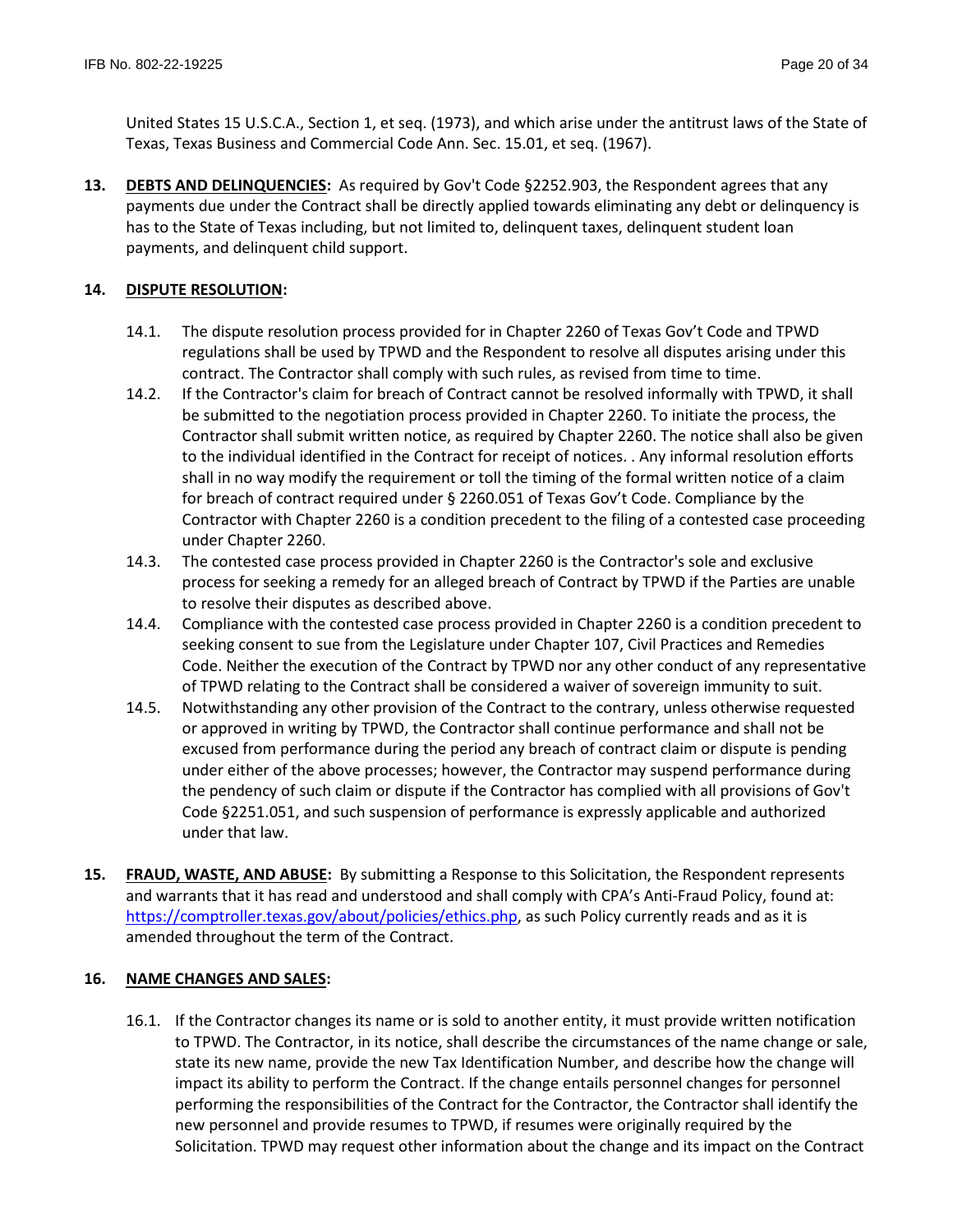and the Contractor shall supply the requested information within five (5) working days of receipt of the request.

16.2. TPWD may terminate the Contract due to a sale of or change to the Contractor that materially alters the Contractor's ability to perform under the Contract. The TPWD has the sole discretion to determine if termination is appropriate.

# **17. CONTRACTOR RESPONSIBILITIES:**

- 17.1. Contractor agrees to comply with all terms and conditions contained in this solicitation and resulting Contract.
- 17.2. Contractor guarantees services offered will meet or exceed the written specifications identified in this solicitation.
- 17.3. Permits: Contractor shall be responsible, at the Contractor's expense, for obtaining any and all permits or licenses required by city, county, state, or federal rules, regulations, law, or codes that pertain to the Contract.
- 17.4. Electrical Items: All electrical items provided by the Contractor to TPWD under the Contract must meet all applicable OSHA standards and regulations, and bear the appropriate listing from UL, FMRC, or NEMA.
- 17.5. Executive Head: Pursuant to Gov't Code §669.003, the TPWD may not enter into a contract with a person who employs a current or former Executive Head of a state agency until four years have passed since that person was the executive head of the state agency. By submitting a Proposal, the Respondent certifies that it does not employ any person who was the Executive Head of a state agency in the past four years. If Section 669.003 applies, Respondent shall complete the following information in order for the response submission to be evaluated:

| Name of former executive:             |  |
|---------------------------------------|--|
| Name of state agency:                 |  |
| Date of separation from state agency: |  |
| Position with Respondent:             |  |
| Date of employment with Respondent:   |  |

- 17.6. Contractor agrees to take precautions necessary to protect person or property against injury or damage, and be responsible for such injury or damage.
- 17.7. Contractor agrees to comply with Federal law or State Worker's Compensation laws which are applicable to the work required or performed under this contract and to pay or cause to be paid all compensation, medical or hospital bills which may become due or payable thereunder, and to protect and indemnify TPWD from and against any and all liability by reason of injury to employees of Contractor or subcontractor.
- 17.8. Contractor shall provide all labor, equipment and materials (unless otherwise stated herein) necessary to furnish the goods or perform the service. All employees of the Contractor shall be a minimum of 17 years of age and experienced in the type of work to be performed. Only the Contractor and its employees will be allowed on state property during working hours.
- **18. TERMINATED CONTRACTS:** By submitting a Response, the Respondent certifies that it has not had a contract terminated or been denied the renewal of any contract for non-compliance with policies or regulations of any state or federally funded program within the past five (5) years nor is it currently prohibited from contracting with a governmental agency. If the Respondent does have such a terminated contract, the Respondent shall identify each and provide an explanation for the termination.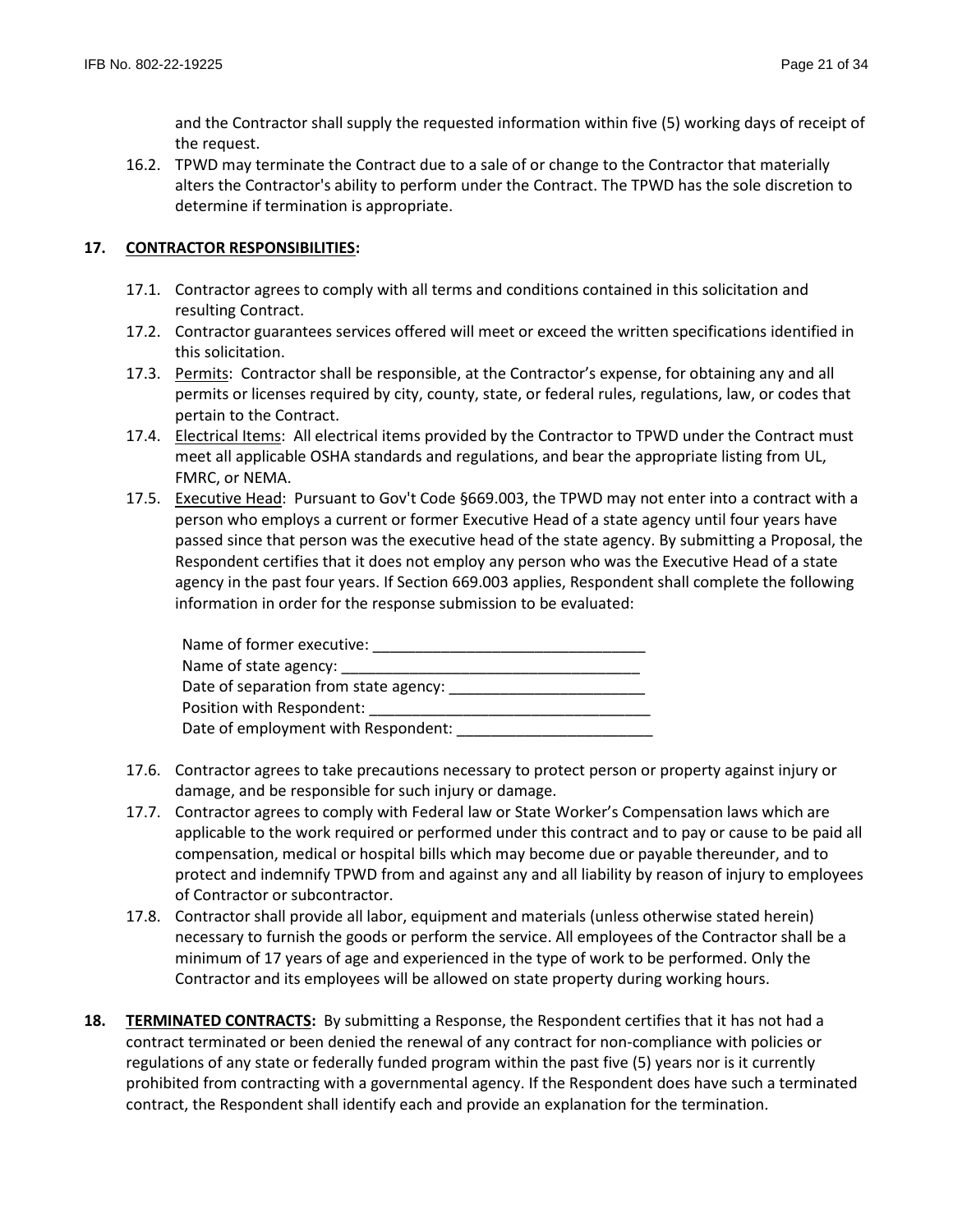- **19. INDEPENDENT CONTRACTOR:** The Contract shall not render the Contractor an employee, officer, or agent of the TPWD for any purpose. The Contractor is and shall remain an independent contractor in relationship to the TPWD. The TPWD shall not be responsible for withholding taxes from payments made under the Contract. The Contractor shall have no claim against the TPWD for vacation pay, sick leave, retirement benefits, social security, worker's compensation, health or disability benefits, unemployment insurance benefits, or employee benefits of any kind.
- **20. RIGHT TO AUDIT / RECORDS RETENTION:** Under Section 2262.154 of the Texas Gov't Code, the state auditor may conduct an audit or investigation of any entity receiving funds from the state directly under any contract or indirectly through a subcontract under the contract. The acceptance of funds by the Contractor or other entity or person directly under the contract or indirectly through a subcontract under the contract acts as acceptance of the authority of the State Auditor's Office, TPWD or any successor agency, under the direction of the legislative audit committee, to conduct an audit or investigation in connection with those funds. Under the direction of the legislative audit committee, the Contractor or other entity that is the subject of an audit or investigation by the state auditor must provide the state auditor with access to any information the state auditor considers relevant to the investigation or audit. Contractor shall ensure that this paragraph concerning the State's authority to audit funds received indirectly by subcontractors through Contractor and the requirement to cooperate is included in any subcontract it awards. Contractor shall maintain and retain supporting fiscal and any other documents relevant to showing that any payments under these Contract funds were expended in accordance with the laws and regulations of the State of Texas, including but not limited to, requirements of the Comptroller of the State of Texas and the State Auditor. Contractor shall maintain all such documents and other records relating to this Contract and the State's property for a period of seven (7) years after the date of submission of the final invoices or until a resolution of all billing questions, whichever is later. Contractor shall make available at reasonable times and upon reasonable notice, and for reasonable periods, all documents and other information related to the work of this Contract. Contractor and the subcontractors shall provide the State Auditor with any information that the State Auditor deems relevant to any investigation or audit. Contractor must retain all work and other supporting documents pertaining to this Contract, for purposes of inspecting, monitoring, auditing, or evaluating by TPWD and any authorized agency of the State of Texas, including an investigation or audit by the State Auditor. Contractor shall cooperate with any authorized agents of the State of Texas and shall provide them with prompt access to all of such State's work as requested. Contractor's failure to comply with this Section shall constitute a material breach of this Contract and shall authorize TPWD and the State of Texas to immediately assess appropriate damages for such failure.
- **21. FORCE MAJEURE:** Neither Respondent nor TPWD shall be liable to the other party for any delaying, or failure of performance, of any requirement in the contract caused by force majeure. The existence of such causes of delay or failure shall extend the period of performance until after the causes of delay or failure have been removed, provided the non-performing party exercises all reasonable due diligence to perform. Force majeure is defined as acts of God, fire, explosions, hurricanes, floods, epidemics or pandemics, national or regional emergency, failures of transportation, or other causes that are beyond the reasonable control of either party and that by exercise of due foresight such party could not reasonably have been expected to avoid, and which, by the exercise of all reasonable due diligence, such party is unable to overcome. The burden of proof for the need of such relief shall rest upon the Contractor. To obtain release based on force majeure, the Contractor shall file a written request with TPWD reasonably promptly from the time the force majeure event occurs.

# **22. PROPRIETARY OR CONFIDENTIAL INFORMATION; TEXAS PUBLIC INFORMATION ACT:**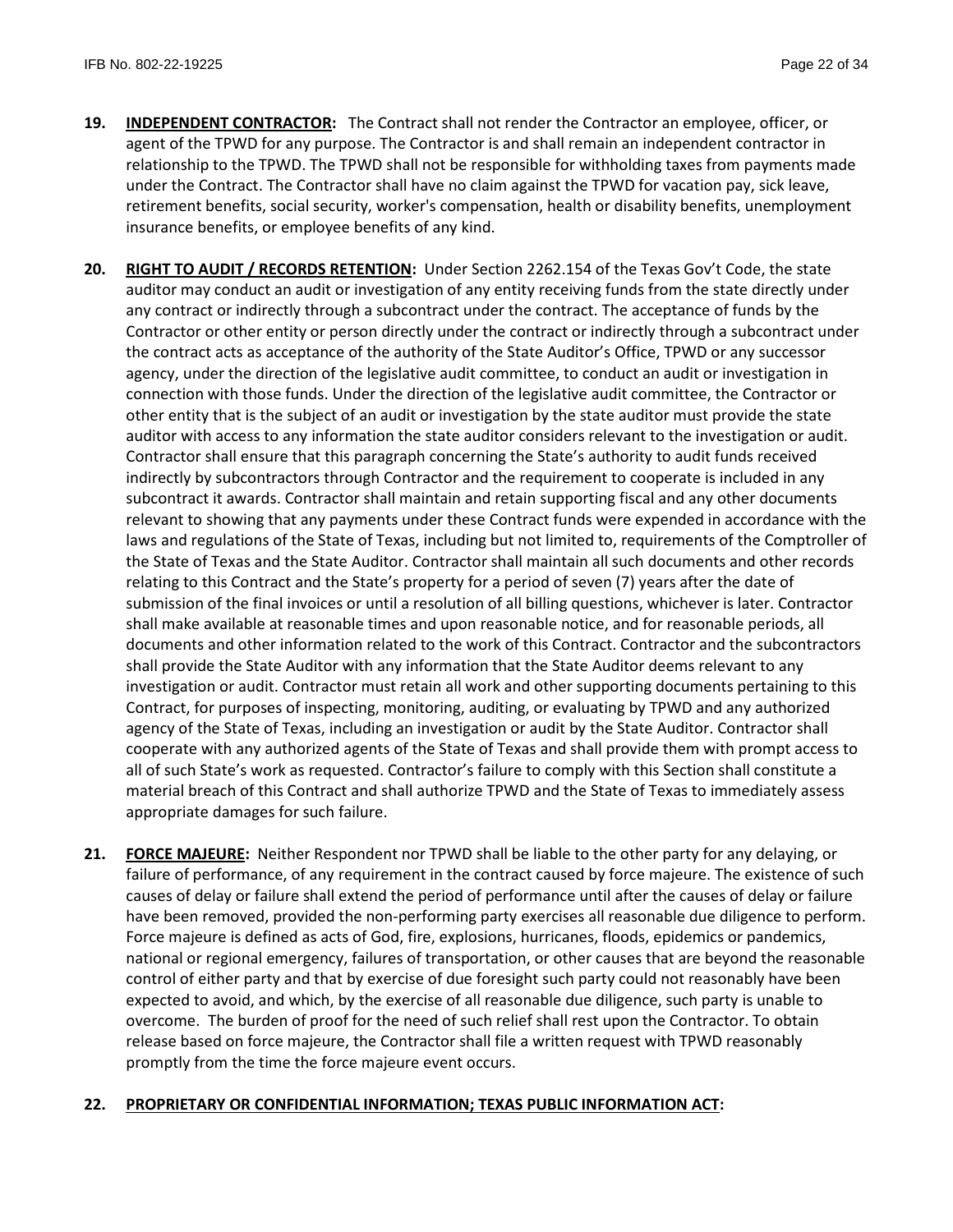- 22.1. Any proprietary, trade secret or otherwise confidential information Respondent includes in its Proposal must be clearly labeled as proprietary or confidential information, and Respondent must identify the specific exception to disclosure in the Public Information Act (PIA). Merely making a blanket claim the entire Proposal is protected from disclosure because it contains some proprietary information is not acceptable and shall make the entire Proposal subject to release under the PIA. In order for TPWD to initiate the process of seeking an Attorney General opinion on the release of proprietary or confidential information, the specific provisions of the Proposal that are considered by the Respondent to be proprietary or confidential must be clearly labeled as described herein. Any information which is not clearly identified as proprietary or confidential shall be deemed to be subject to disclosure pursuant to the PIA.
- 22.2. Information, documentation, and other material in connection with this Response or any resulting contract may be subject to public disclosure under the Texas Public Information Act, Chapter 552 of the Texas Gov't Code.
- 22.3. Contractor is required to make any information created or exchanged with the state pursuant to this contract, and not otherwise excepted from disclosure under the Texas Public Information Act, available in a format that is accessible by the public at no additional charge to the state**.**
- **23. RIGHT TO DATA, DOCUMENTS AND COMPUTER SOFTWARE (STATE OWNERSHIP):** Any software, research, reports studies, data, photographs, negatives or other documents, drawings or materials prepared by Contractor in the performance of its obligations under this contract shall be the exclusive property of the State of Texas and all such materials shall be delivered to the State by the Contractor upon completion, termination, or cancellation of this contract. Contractor may, at its own expense, keep copies of all its writings for its personal files. Contractor shall not use, willingly allow, or cause to have such materials used for any purpose other than the performance of Contractor's obligations under this contract without the prior written consent of the State; provided, however, that Contractor shall be allowed to use non-confidential materials for writing samples in pursuit of the work. The ownership rights described herein shall include, but not be limited to, the right to copy, publish, display, transfer, prepare derivative works, or otherwise use the works.
- **24. PUBLIC DISCLOSURE / NEWS RELEASES:** No public disclosures or news releases pertaining to this solicitation shall be made without prior written approval of TPWD.
- **25. CONFIDENTIALITY AND SECURITY:** The Contractor should not receive any sensitive or confidential information under the Contract. Any information the Contractor compiles or creates as a result of the Contract must be maintained and protected in accordance with any federal, state, or local laws and regulations that apply. The Contractor shall establish a method to secure the confidentiality of records and other information relating to clients in accordance with applicable federal and state laws, rules, and regulations. The obligations of the Contractor under this Confidentiality and Security Article shall survive this Contract and shall be included in all subcontracts.
- **26. TERMINATION:** This contract shall terminate upon full performance of all requirements contained in this contract, unless otherwise extended or renewed as provided in accordance with the contract terms and conditions.
	- 26.1. Termination for Convenience: TPWD reserves the right to terminate the contract at any time, in whole or in part, without cost or penalty, by providing 30 calendar days' advance written notice if TPWD determines that such termination is in the best interest of the state. In the event of such a termination, the Contractor shall, unless otherwise mutually agreed upon in writing, cease all work immediately upon the effective date of termination. TPWD will be liable for payments limited only to the portion of work authorized by TPWD in writing and completed prior to the effective date of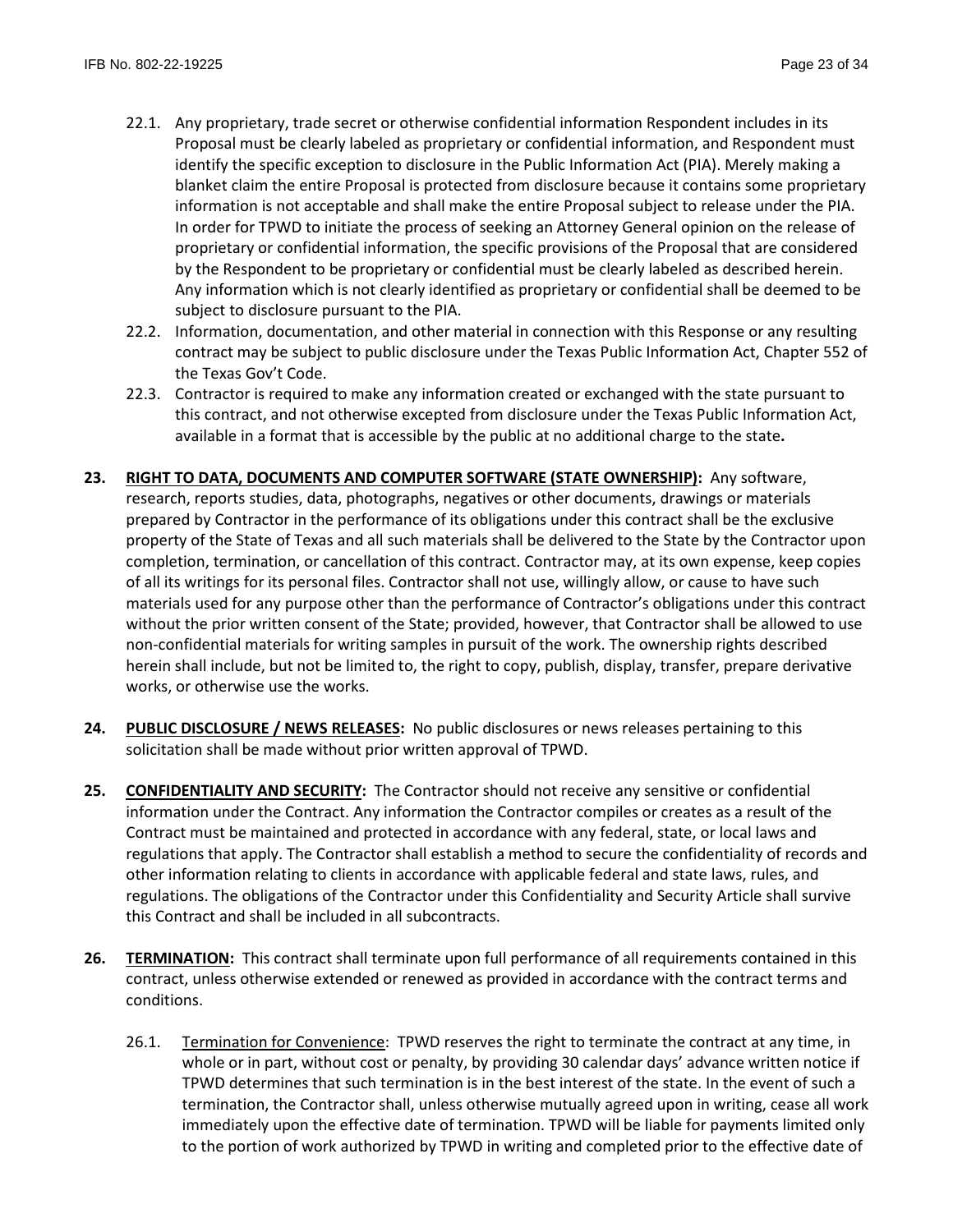cancellation, provided that TPWD shall not be liable for any work performed that is not acceptable to TPWD and/or does not meet contract requirements. All work products produced by the Contractor and paid for by TPWD shall become the property of TPWD and shall be tendered upon request. Termination under this paragraph shall not relieve the vendor of any obligation or liability that has occurred prior to cancellation.

- 26.2. Termination for Cause/Default: If the Contractor fails to provide the goods or services contracted for according to the provisions of the Contract, or fails to comply with any of the terms or conditions of the Contract, the TPWD may, upon written notice of default to the Contractor, terminate all or any part of the Contract after providing an opportunity to cure the default.
	- 26.2.1. Contractor will be responsible for paying damages to TPWD including but not limited to re-procurement costs, and any consequential damages to the State of Texas or TPWD resulting from Contractor's non-performance. The defaulting Contractor will not be considered in the re-solicitation and may not be considered in future solicitations for the same type of work, unless the specification or scope of work is significantly changed.
- 26.3. The rights and remedies of TPWD provided in this clause shall not be exclusive and are in addition to any other rights and remedies provided by law or under this contract.
- 26.4. TPWD may exercise any other right, remedy or privilege which may be available to it under applicable law of the state and any other applicable law or may proceed by appropriate court action to enforce the provisions of the Contract, or to recover damages for the breach of any agreement being derived from the Contract. The exercise of any of the foregoing remedies will not constitute a termination of the Contract unless TPWD notifies the Contractor in writing prior to the exercise of such remedy. The Contractor shall remain liable for all covenants and indemnities under the Contract. The Contractor shall be liable for all costs and expenses, including court costs, incurred by TPWD with respect to the enforcement of any of the remedies listed herein.
- **27. SURVIVAL OF TERMS:** Termination of the Contract for any reason shall not release the Contractor from any liability or obligation set forth in the Contract that is expressly stated to survive any such termination or by its nature would be intended to be applicable following any such termination, including the provisions regarding confidentiality, indemnification, transition, records, audit, property rights, dispute resolution, and invoice and fees verification.
- **28. RIGHTS UPON TERMINATION OR EXPIRATION OF CONTRACT:** In the event that the Contract is terminated for any reason, or upon its expiration, TPWD shall retain ownership of all associated work products and documentation obtained from the Contractor under the Contract, unless otherwise specified.
- **29. CHANGE IN FEDERAL OR STATE REQUIREMENTS:** If federal or state laws or regulations or other federal or state requirements are amended or judicially interpreted so that either TPWD or the Contractor cannot reasonably fulfill the Contract and if the Parties cannot agree to an amendment that would enable substantial continuation of the Contract, the Parties shall be discharged from any further obligations under the Contract.
- **30. TAXES:** Purchases made for state uses are exempt from Texas State Sales Tax and Federal Excise Tax. An Excise Tax Exemption Certificate will be furnished upon written request to TPWD.
- **31. BUY TEXAS:** In accordance with §2155.4441, Gov't Code, the Contractor agrees that during the performance of a contract for services it shall purchase products and materials produced in Texas when they are available at a price and time comparable to products and materials produced outside Texas.
- **32. NOTE TO RESPONDENT:** Any terms and conditions attached to a solicitation will not be considered unless specifically referred to on this solicitation form and may result in disqualification of the response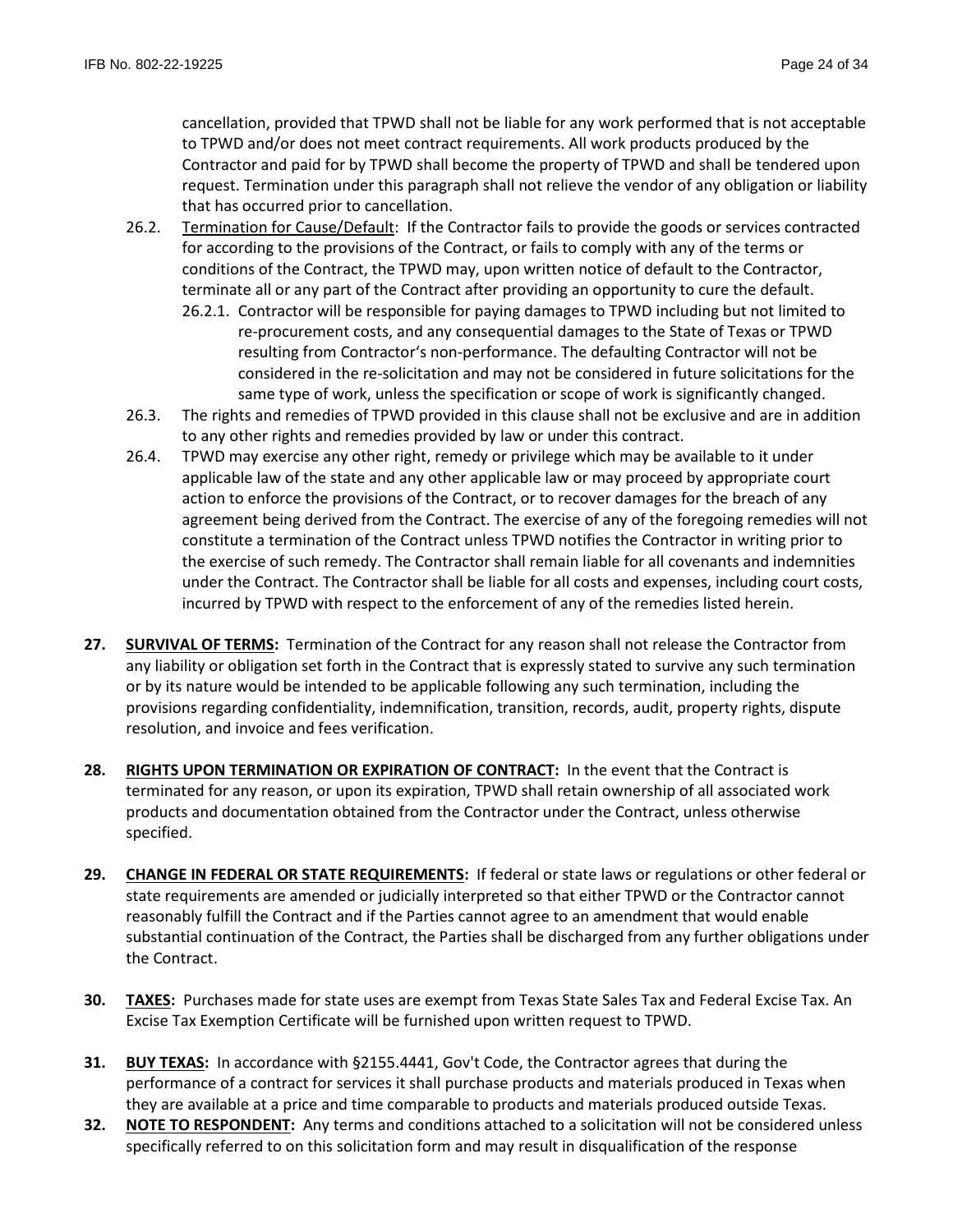submission. If any respondent takes a 'blanket exception' to the entire solicitation or does not provide proposed alternative language, the respondent's response may be disqualified from further consideration.

- **33. ACCESSIBILITY STANDARDS:** Under Texas Government Code, Chapter 2054, Subchapter M, TPWD must procure products that comply with the Accessibility Standards defined in the Texas Administrative Code, 1 TAC 206 and 1 TAC 213, when such products are available in the commercial marketplace or when such products are developed in response to a procurement solicitation. Accordingly, Contractor must provide electronic and information resources and associated product documentation and technical support that comply with these Accessibility Standards (in the form of a Voluntary Product Accessibility Template, or "VPAT") in its response to this RFO. Vendors who do not already have accessibility documentation should complete the form located here: [http://www.itic.org/policy/accessibility/.](http://www.itic.org/policy/accessibility/) Contractors that claim their products are exempt from accessibility requirements must present that position to TPWD as a question during the question and answer period of the solicitation.
- **34. CERTIFICATION REGARDING DEBARMENT, SUSPENSION, INELIGIBILITY, AND VOLUNTARY EXCLUSION:** Respondent certifies that the responding entity and its principals are eligible to participate in this transaction and have not been subjected to suspension, debarment, or similar ineligibility determined by any federal, state or local governmental entity and the Respondent is in compliance with the State of Texas statutes and rules relating to procurement and that Respondent is not listed on the federal government's terrorism watch list as described in Executive Order 13224.
- **35. SYSTEM FOR AWARD MANAGEMENT (SAM):** Respondent certifies that it and its principals are not suspended or debarred from doing business with the state or federal government as listed on the State of Texas Debarred Vendor List maintained by the Texas Comptroller of Public Accounts and the System for Award Management (SAM) maintained by the General Services Administration. Prior to awarding state funds for goods and/or services rendered, the State of Texas will conduct a required search of your firm using SAM. This is a Federal government-maintained database that records and tracks organizations, either known to or suspected of contributing to terrorist organizations. No state funds may be paid to an individual or firm whose name appears on this list. TPWD reserves the right, in its sole discretion, to deny and/or exclude any individual or firm from an award whose name appears on this list.
- **36. FEDERAL DISASTER RELIEF FRAUD:** Sections 2155.006 and 2261.053 of the Gov't Code, prohibit state agencies from accepting a response or awarding a contract that includes proposed financial participation by a person who, in the past five years has been convicted of violating a federal law or assessed a penalty in connection with a contract involving relief for Hurricane Rita, Hurricane Katrina, or any other disaster, as defined by Section 418.004 of the Gov't Code, occurring after September 24, 2005.Under Sections 2155.006 and 2261.053 of the Texas Gov't Code, Respondent certifies that the individual or business entity named in this response or contract is not ineligible to receive the specified contract and acknowledges that this contract may be terminated and payment withheld if this certification is inaccurate.
- **37. APPLICABLE LAWS AND VENUE:** The Contract shall be governed by and construed in accordance with the laws of the State of Texas, with regards to the conflicts of law provisions. The venue of any suit arising under this Contract is fixed in any court of competent jurisdiction in Travis County, Texas, unless the specific venue is otherwise identified in a statute which directly names or otherwise identifies its applicability to TPWD.
- **38. APPLICABLE LAWS AND CONFORMING AMENDMENTS:** Contractor must comply with all laws, regulations, requirements and guidelines applicable to a Contractor providing services to the State of Texas as these laws, regulations, requirements and guidelines currently exist and as they are amended throughout the term of this Contract. TPWD reserves the right, in its sole discretion, to unilaterally amend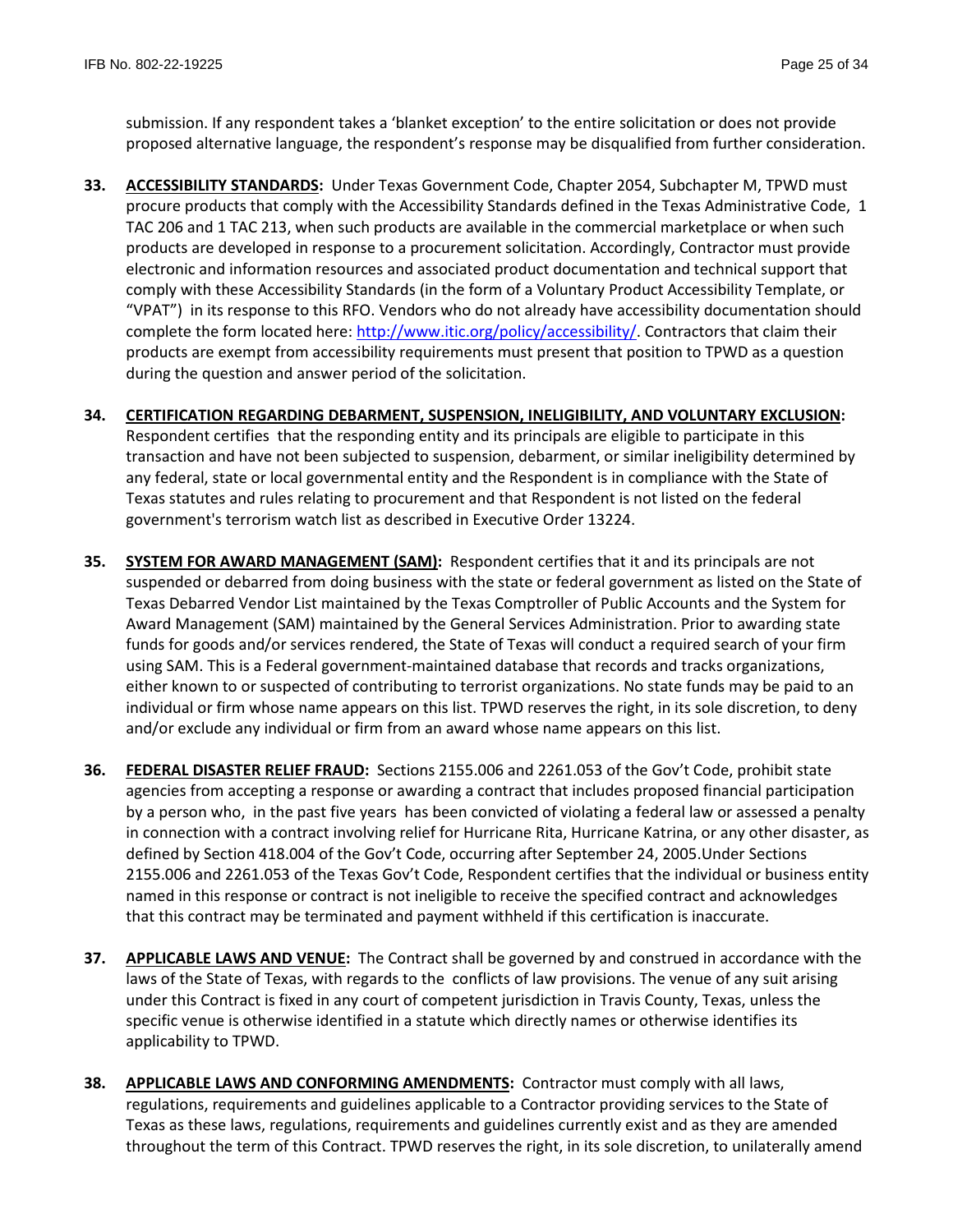this Contract throughout its term to incorporate any modifications necessary for TPWD or Contractor's compliance with all applicable State and federal laws, and regulations.

### **39. COMPLIANCE WITH LAWS; DEALING WITH PUBLIC SERVANTS:**

- 39.1. The Respondent must comply with all applicable laws at all times, including, without limitation, the following: (i) Texas Penal Code §36.02, which prohibits bribery; (ii) Texas Penal Code §36.09, which prohibits the offering or conferring of benefits to public servants; (iii) Gov't Code §2155.003, which prohibits the chief clerk or any other employee of the TPWD from having an interest in, or in any manner be connected with, a contract or bid for a purchase of goods or services by an agency of the state or accept from any person to whom a contract has been awarded anything of value or a promise, obligation, or contract for future reward or compensation.
- 39.2. The Respondent shall give all notices and comply with all laws and regulations applicable to furnishing and performance of the Contract. Except where otherwise expressly required by applicable laws and regulations, TPWD shall not be responsible for monitoring Respondent's compliance with any laws or regulations. If Respondent performs any work knowing or having reason to know that it is contrary to laws or regulations, Respondent shall bear all claims, costs, losses and damages caused by, arising out of or resulting therefrom.
- **40. NO WAIVER:** Nothing in this Contract shall be construed as a waiver of the state's or TPWD's sovereign immunity. This Contract shall not constitute or be construed as a waiver of any of the privileges, rights, defenses, remedies, or immunities available to the State of Texas. The failure to enforce, or any delay in the enforcement, of any privileges, rights, defenses, remedies, or immunities available to the State of Texas. The failure to enforce, or any delay in the enforcement, of any privileges, rights, defenses, remedies, or immunities available to the State of Texas under this Contract or under applicable law shall not constitute a waiver of such privileges, rights, defenses, remedies, or immunities or be considered as a basis for estoppel. TPWD does not waive any privileges, rights, defenses, or immunities available to TPWD by entering into this Contract or by the conduct of any representative of TPWD, prior to or subsequent to entering into this Contract.
- **41. NO LIABILITY UPON TERMINATION:** If this Contract is terminated for any reason, TPWD and the State of Texas shall not be liable to Contractor for any damages, claims, losses, or any other amounts arising from or related to any such termination. However, Contractor may be entitled to the remedies provided in Gov't Code, Chapter 2260.
- **42. DECEPTIVE TRADE PRACTICES; UNFAIR BUSINESS PRACTICES:** Respondent represents and warrants that it has not been the subject of allegations of Deceptive Trade Practices violations under Tex. Bus. & Com. Code, Chapter 17, or allegations of any unfair business practice in any administrative hearing or court suit and that Respondent has not been found to be liable for such practices in such proceedings. Contractor certifies that it has no officers who have served as officers of other entities who have been the subject of Deceptive Trade Practice violations or allegations of any unfair business practices in an administrative hearing or court suit, and that such officers have not been found to be liable for such practices in such proceedings.
- **43. FALSE STATEMENTS; BREACH OF REPRESENTATIONS:** If Respondent signed its Bid/Proposal with a false statement or signs the Contract with a false statement or it is subsequently determined that Contractor has violated any of the representations, warranties, guarantees, certifications or affirmations included in the Contract, Contractor shall be in default under this Contract and TPWD may terminate or void the Contract for cause and pursue other remedies available to TPWD under this Contract and applicable law.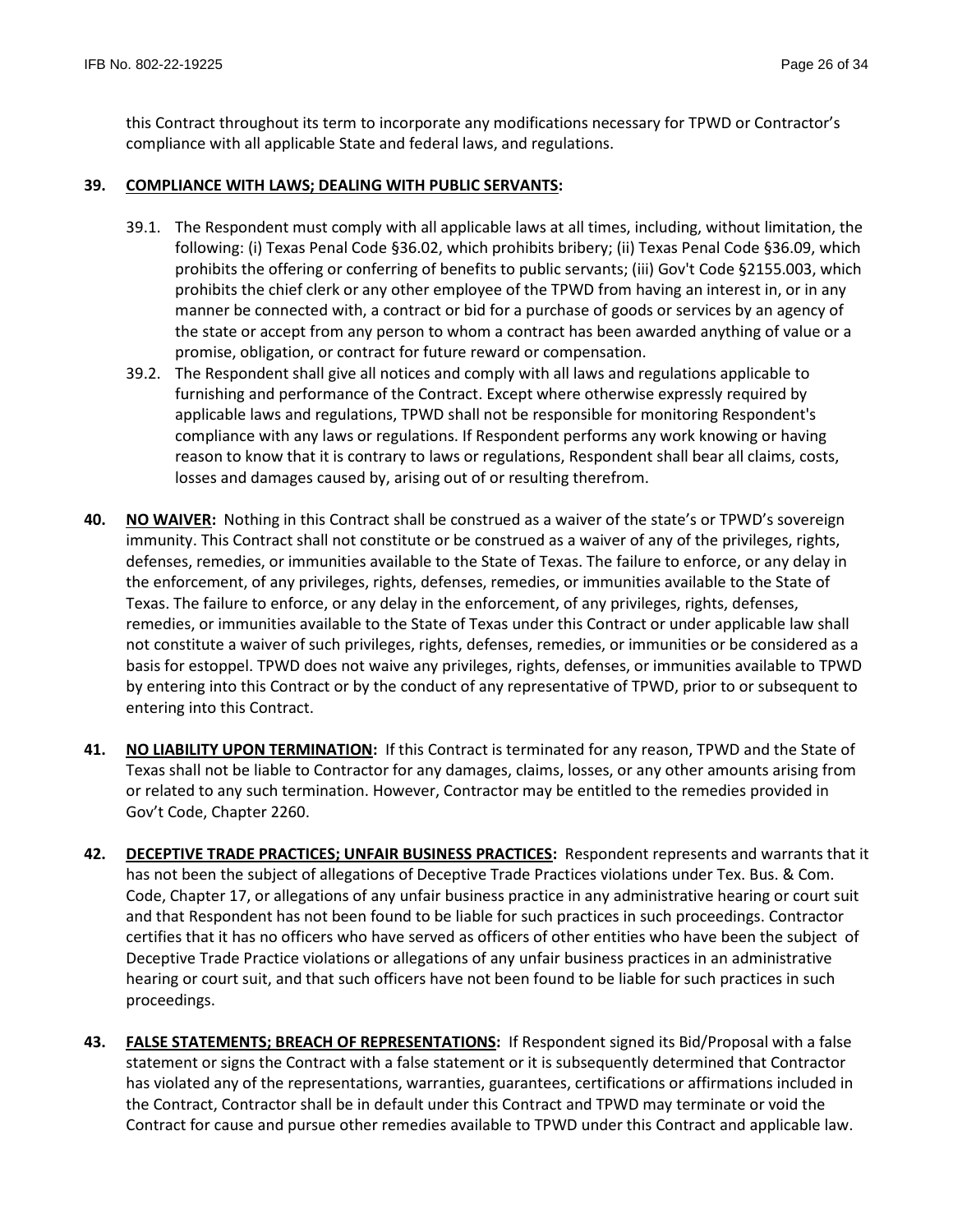**44. ACTUAL AND PERCEIVED CONFLICTS:** By submitting a Bid/Proposal, the Respondent represents and warrants that the provision of goods and services or other performance under the contract will not constitute an actual or potential conflict of interest or reasonably create an appearance of impropriety. In its Bid/Proposal, the Respondent shall disclose any existing or potential conflict of interest that it might have in contracting with TPWD. The TPWD will decide, in its sole discretion, whether an actual or perceived conflict should result in Bid/Proposal disqualification or Contract termination.

# **45. CURRENT AND FORMER TPWD EMPLOYEES:**

- 45.1. In addition to the disclosures required above, the Respondent shall also disclose any of its personnel who are current or former officers or employees of the TPWD or who are related, within the third degree by consanguinity (as defined by Gov't Code §573.023) or within the second degree by affinity (as defined by Gov't Code §573.025), to any current or former officers or employees of the TPWD.
- 45.2. Respondents must comply with all applicable Texas and federal laws and regulations relating to the hiring of former state employees (see e.g., Gov't Code Chapters 572 and 573). Such "revolving door" provisions generally restrict former agency heads from communicating with or appearing before the agency on certain matters for two years after leaving the agency. The revolving door provisions also restrict some former employees from representing clients on matters that the employee participated in during state service or matters that were in the employees' official responsibility or from working for certain entities after their state employment. Respondent, by signing this solicitation, certifies that it has complied with all applicable laws and regulations regarding former state employees.

# **46. INSURANCE AND OTHER SECURITY:**

- 46.1. Respondent represents and warrants that it will, within ten (10) business days of executing this agreement, provide TPWD with current certificates of insurance or other proof acceptable to TPWD of the required insurance coverage.
- 46.2. The Respondent represents and warrants that it will obtain and maintain for the term of the Contract all insurance coverage required under this solicitation. Contractor's failure to obtain or maintain the specified coverage during the term of the agreement will be considered a breach of the Contract.
- 46.3. The Respondent represents and warrants that all of the above coverage will be obtained from companies that are licensed in the state of Texas, have an "A" rating from Best, and are authorized to provide the coverage. The Respondent shall furnish proof of insurance upon request of TPWD.
- **47. SEVERABILITY:** If any provision of the Contract is construed to be illegal or invalid, such construction will not affect the legality or validity of any of its other provisions. The illegal or invalid provision will be deemed severable and stricken from the contract as if it had never been incorporated herein, but all other provisions will continue in full force and effect.
- **48. HISTORICALLY UNDERUTILIZED BUSINESSES (HUB):** Respondent represents and warrants that it shall comply with the Historically Underutilized Business requirements pursuant to Gov't Code, Chapter 2161.
- **49. AMENDMENTS:** Except as provided in *Section III, Paragraph 8* of this Contract, this Contract may be amended only upon written agreement between TPWD and Contractor; however, any amendment of this Contract that conflicts with the laws of the State of Texas shall be void. The Contractor shall not be entitled to payment for any additional services, work, or products that are not authorized by a properly executed Contract amendment.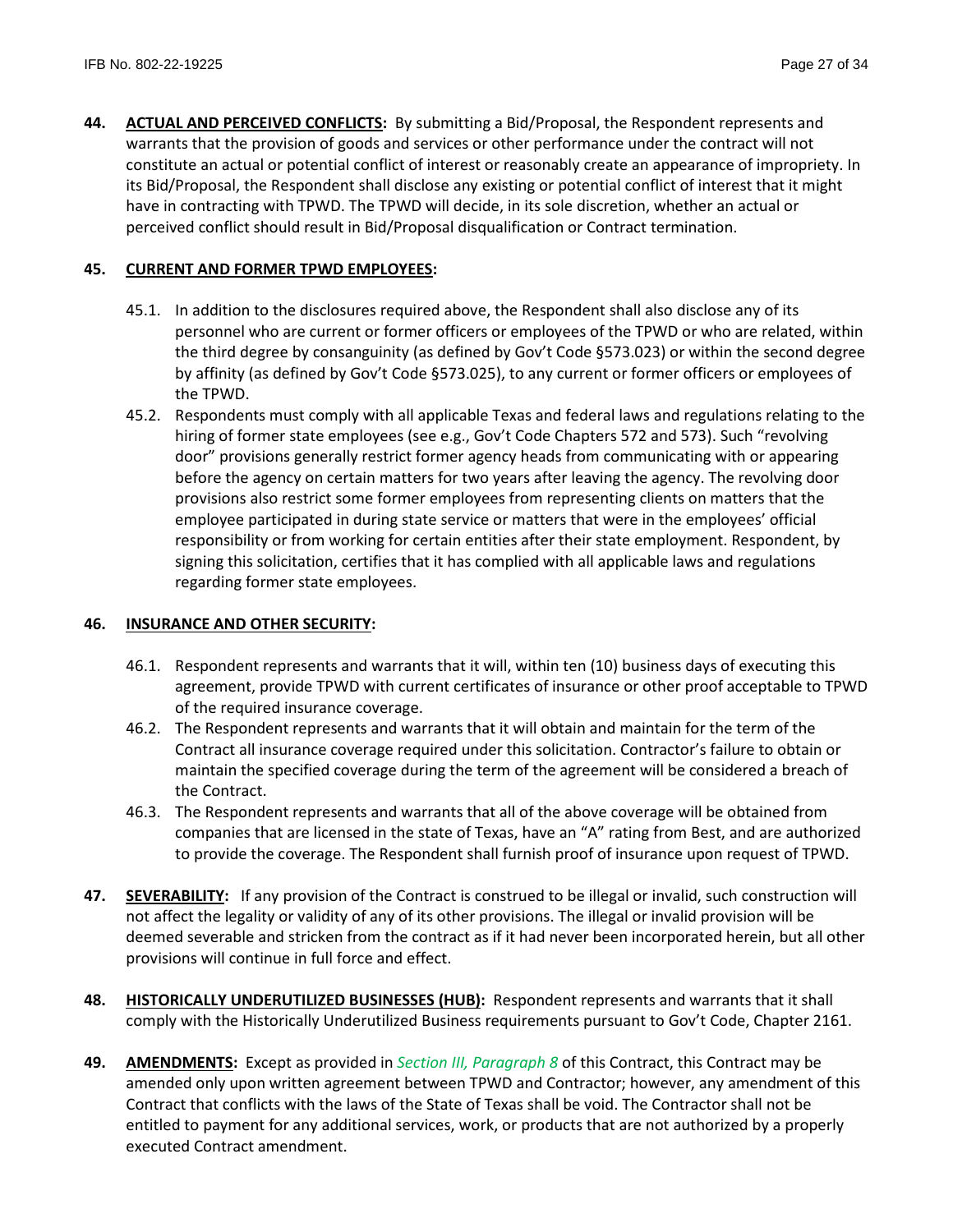- **50. CHANGE MANAGEMENT:** The Respondent agrees that the key personnel assigned to the Contract shall remain available for the entirety of the project throughout the term of the Contract as long as that individual is employed by the Respondent or unless TPWD agrees to a change in the key personnel.
- **51. FEDERAL, STATE AND LOCAL REQUIREMENTS:** Respondent shall demonstrate on-site compliance with the Federal Tax Reform Act of 1986, Section 1706, amending Section 530 of the Revenue Act of 1978, dealing with issuance of Form W-2's to common law employees. Respondent is responsible for both federal and State unemployment insurance coverage and standard Worker's Compensation insurance coverage. Respondent shall comply with all federal and State tax laws and withholding requirements. The State of Texas shall not be liable to Respondent or its employees for any Unemployment or Workers' Compensation coverage, or federal or State withholding requirements. **Contractor shall indemnify the State of Texas and shall pay all costs, penalties, or losses resulting from its omission or breach of this Section.**

# **52. INDEMNIFICATION AND LIABILITY:**

- 52.1. **Acts or Omissions: CONTRACTOR SHALL INDEMNIFY AND HOLD HARMLESS THE STATE OF TEXAS, TPWD, AND/OR THEIR OFFICERS, AGENTS, EMPLOYEES, REPRESENTATIVES, CONTRACTORS, ASSIGNEES, AND/OR DESIGNEES FROM ANY AND ALL LIABILITY, ACTIONS, CLAIMS, DEMANDS, OR SUITS, AND ALL RELATED COSTS, ATTORNEY FEES, AND EXPENSES ARISING OUT OF, OR RESULTING FROM ANY ACTS OR OMISSIONS OF THE CONTRACTOR OR ITS AGENTS, EMPLOYEES, SUBCONTRACTORS, ORDER FULFILLERS, OR SUPPLIERS OF SUBCONTRACTORS IN THE EXECUTION OR PERFORMANCE OF THE CONTRACT AND ANY PURCHASE ORDERS ISSUED UNDER THE CONTRACT. THE DEFENSE SHALL BE COORDINATED BY CONTRACTOR WITH THE OFFICE OF THE ATTORNEY GENERAL WHEN TEXAS STATE AGENCIES ARE NAMED DEFENDANTS IN ANY LAWSUIT AND CONTRACTOR MAY NOT AGREE TO ANY SETTLEMENT WITHOUT FIRST OBTAINING THE CONCURRENCE FROM THE OFFICE OF THE ATTORNEY GENERAL. CONTRACTOR AND TPWD AGREE TO FURNISH TIMELY WRITTEN NOTICE TO EACH OTHER OF ANY SUCH CLAIM.**
- 52.2. **Infringements:**
	- 52.2.1. **CONTRACTOR SHALL INDEMNIFY AND HOLD HARMLESS THE STATE OF TEXAS, TPWD, AND/OR THEIR EMPLOYEES, AGENTS, REPRESENTATIVES, CONTRACTORS, ASSIGNEES, AND/OR DESIGNEES FROM ANY AND ALL THIRD PARTY CLAIMS INVOLVING INFRINGEMENT OF UNITED STATES PATENTS, COPYRIGHTS, TRADE AND SERVICE MARKS, AND ANY OTHER INTELLECTUAL OR INTANGIBLE PROPERTY RIGHTS IN CONNECTION WITH THE PERFORMANCES OR ACTIONS OF CONTRACTOR PURSUANT TO THIS CONTRACT. CONTRACTOR AND TPWD AGREE TO FURNISH TIMELY WRITTEN NOTICE TO EACH OTHER OF ANY SUCH CLAIM. CONTRACTOR SHALL BE LIABLE TO PAY ALL COSTS OF DEFENSE INCLUDING ATTORNEYS' FEES. THE DEFENSE SHALL BE COORDINATED BY CONTRACTOR WITH THE OFFICE OF THE ATTORNEY GENERAL WHEN TEXAS STATE AGENCIES ARE NAMED DEFENDANTS IN ANY LAWSUIT AND CONTRACTOR MAY NOT AGREE TO ANY SETTLEMENT WITHOUT FIRST OBTAINING THE CONCURRENCE FROM THE OFFICE OF THE ATTORNEY GENERAL.**
	- 52.2.2. Contractor shall have no liability under this Section if the alleged infringement is caused in whole or in part by: (i) use of the product or service for a purpose or in a manner for which the product or service was not designed, (ii) any modification made to the product without Contractor's written approval, (iii) any modifications made to the product by the Contractor pursuant to Customer's specific instructions, (iv) any intellectual property right owned by or licensed to Customer, or (v) any use of the product or service by Customer that is not in conformity with the terms of any applicable license agreement.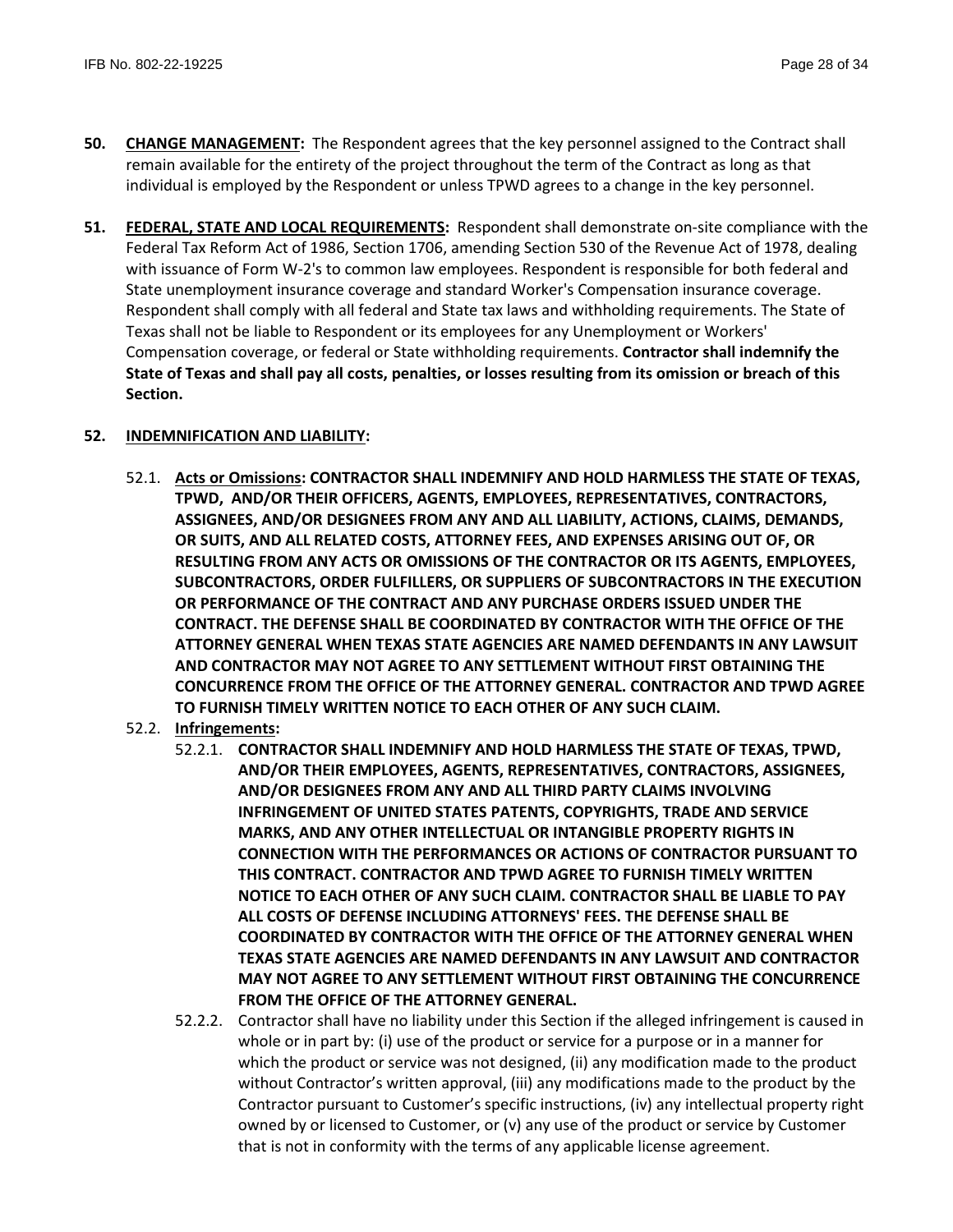- 52.2.3. If Contractor becomes aware of an actual or potential claim, or Customer provides Contractor with notice of an actual or potential claim, Contractor may (or in the case of an injunction against Customer, shall), at Contractor's sole option and expense; (i) procure for the Customer the right to continue to use the affected portion of the product or service, or (ii) modify or replace the affected portion of the product or service with functionally equivalent or superior product or service so that Customer's use is noninfringing.
- 52.3. **Compensation/Unemployment Insurance – Including Indemnity:**
	- 52.3.1. **CONTRACTOR AGREES AND ACKNOWLEDGES THAT DURING THE EXISTENCE OF THIS CONTRACT, CONTRACTOR SHALL BE ENTIRELY RESPONSIBLE FOR THE LIABILITY AND PAYMENT OF CONTRACTOR'S AND CONTRACTOR'S EMPLOYEES' TAXES OF WHATEVER KIND, ARISING OUT OF THE PERFORMANCES IN THIS CONTRACT. CONTRACTOR AGREES TO COMPLY WITH ALL STATE AND FEDERAL LAWS APPLICABLE TO ANY SUCH PERSONS, INCLUDING LAWS REGARDING WAGES, TAXES, INSURANCE, AND WORKERS' COMPENSATION. TPWD AND/OR THE STATE SHALL NOT BE LIABLE TO THE CONTRACTOR, ITS EMPLOYEES, AGENTS, OR OTHERS FOR THE PAYMENT OF TAXES OR THE PROVISION OF UNEMPLOYMENT INSURANCE AND/ OR WORKERS' COMPENSATION OR ANY BENEFIT AVAILABLE TO A STATE EMPLOYEE OR EMPLOYEE OF ANOTHER GOVERNMENTAL ENTITY CUSTOMER.**
	- 52.3.2. **CONTRACTOR AGREES TO INDEMNIFY AND HOLD HARMLESS TPWD, THE STATE OF TEXAS AND/OR THEIR EMPLOYEES, AGENTS, REPRESENTATIVES, CONTRACTORS, AND/OR ASSIGNEES FROM ANY AND ALL LIABILITY, ACTIONS, CLAIMS, DEMANDS, OR SUITS, AND ALL RELATED COSTS, ATTORNEYS' FEES, AND EXPENSES, RELATING TO TAX LIABILITY, UNEMPLOYMENT INSURANCE AND/OR WORKERS' COMPENSATION IN ITS PERFORMANCE UNDER THIS CONTRACT. CONTRACTORSHALL BE LIABLE TO PAY ALL COSTS OF DEFENSE INCLUDING ATTORNEYS' FEES. THE DEFENSE SHALL BE COORDINATED BY VENDOR WITH THE OFFICE OF THE ATTORNEY GENERAL WHEN TEXAS STATE AGENCIES ARE NAMED DEFENDANTS IN ANY LAWSUIT AND CONTRACTOR MAY NOT AGREE TO ANY SETTLEMENT WITHOUT FIRST OBTAINING THE CONCURRENCE FROM THE OFFICE OF THE ATTORNEY GENERAL. CONTRACTOR AND TPWD AGREE TO FURNISH TIMELY WRITTEN NOTICE TO EACH OTHER OF ANY SUCH CLAIM.**
- **53. CONTRACTOR LIABILITY FOR DAMAGE TO GOVERNMENT PROPERTY:** The Contractor shall be liable for all damages to government-owned, leased, or occupied property and equipment caused by the Contractor and its employees, agents, subcontractors, and suppliers, including any delivery or cartage company, in connection with any performance pursuant to the Contract. The Contractor shall notify the TPWD Contract Manager in writing of any such damage within one (1) calendar day.
- **54. FELONY CRIMINAL CONVICTIONS:** Respondent represents and warrants that Contractor has not and Respondent's employees have not been convicted of a felony criminal offense, or that, if such a conviction has occurred, Respondent has fully advised TPWD as to the facts and circumstances surrounding the conviction.
- **55. IMMIGRATION:** The Respondent represents and warrants that it shall comply with the requirements of the Immigration Reform and Control Act of 1986 and 1990 regarding employment verification and retention of verification forms for any individuals hired on or after November 6, 1986, who will perform any labor or services under the Contract. The Respondent also represents and warrants that it shall comply with the requirements of the Illegal Immigration Reform and Immigrant Responsibility Act of 1996 ("IIRIRA).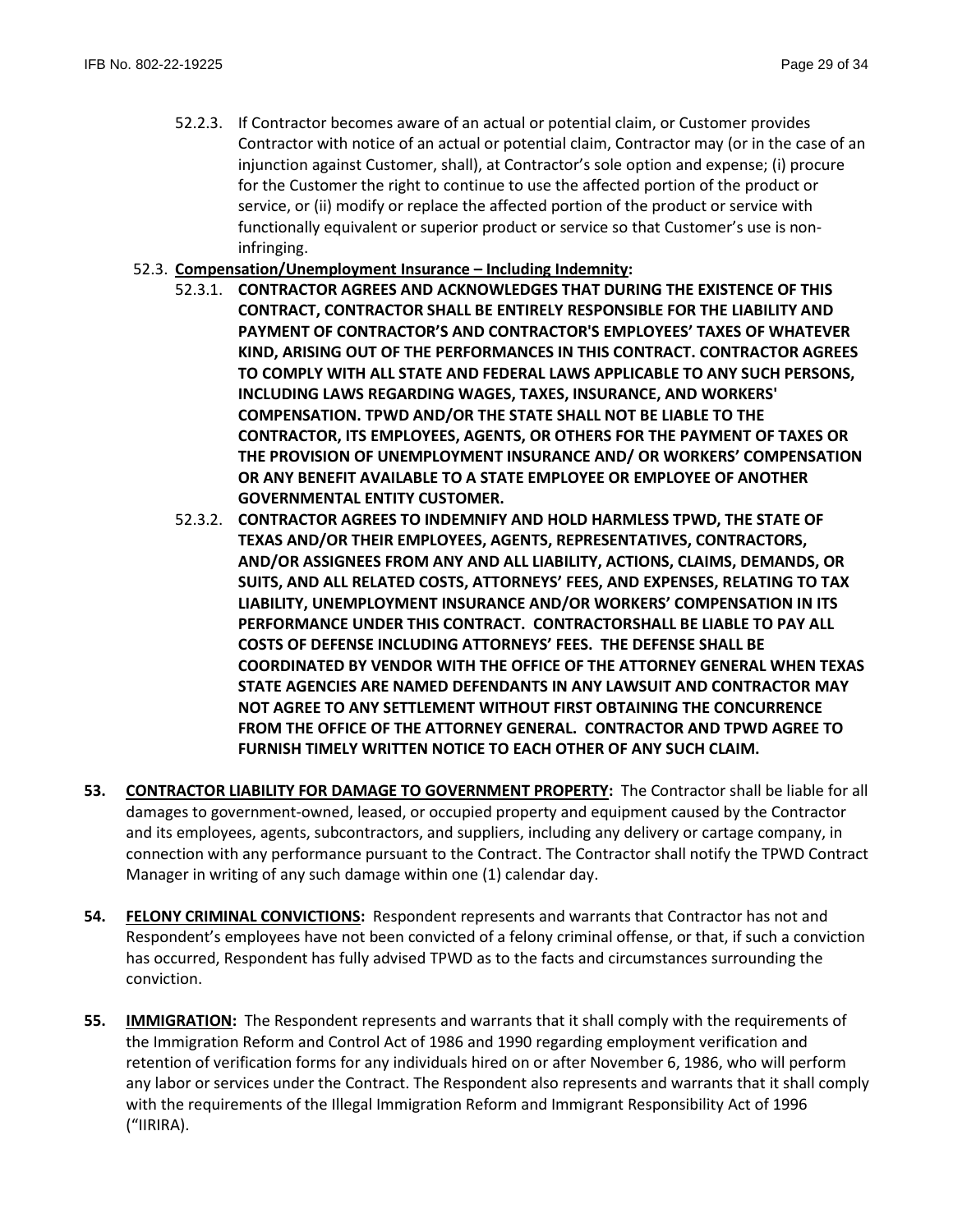- **56. SUBCONTRACTORS:** Subcontractors providing service under the contract shall meet the same requirements and level of experience as required of the Contractor. No subcontract under the purchase order shall relieve the primary Contractor of responsibility for the service. If the Contractor uses a subcontractor for any or all of the work required, the following conditions shall apply under the listed circumstances:
	- 56.1. Respondents planning to subcontract all or a portion of the work shall identify the proposed subcontractors.
	- 56.2. Subcontracting shall be at the Contractor's expense.
	- 56.3. TPWD retains the right to check subcontractor's background and make determination to approve or reject the use of submitted subcontractors.
	- 56.4. The Contractor shall be the only contact for TPWD and subcontractors. Respondent shall list a designated point of contact for all TPWD and subcontractor inquiries.
	- 56.5. The Contractor, in subcontracting for any performances specified herein, expressly understands and acknowledges that in entering into such subcontract(s), TPWD is in no manner liable to any subcontractor(s) of the Contractor. In no event shall this provision relieve the Contractor of the responsibility for ensuring that the performances rendered under all subcontracts are rendered so as to comply with all terms of this solicitation and Contract. The Contractor shall manage all quality and performance, project management, and schedules for subcontractors. The Contractor shall be held solely responsible and accountable for the completion of all work for which the Contractor has subcontracted.
- **57. PROTEST PROCEDURES:** Any actual or prospective Respondent who is aggrieved in connection with this solicitation, evaluation, or award of any contract resulting from this solicitation may formally protest as provided in TPWD's rules at [TAC, Title 31, Part 2, Chapter 51, Subchapter L, Rule 51.350.](http://texreg.sos.state.tx.us/public/readtac$ext.TacPage?sl=R&app=9&p_dir=&p_rloc=&p_tloc=&p_ploc=&pg=1&p_tac=&ti=31&pt=2&ch=51&rl=350)
- **58. NON-APPROPRIATION OF FUNDS:** Any contract resulting from this solicitation is subject to termination or cancellation, without penalty to TPWD, either in whole or in part, subject to the availability of state funds. TPWD is a state agency whose authority and appropriations are subject to actions of the Texas Legislature. If TPWD becomes subject to a legislative change, revocation of statutory authority, or lack of appropriated funds which would render TPWD's or Contractor's delivery or performance under the contract impossible or unnecessary, the contract will be terminated or cancelled and be deemed null and void. In the event of a termination or cancellation under this Section, TPWD will not be liable to Contractor for any damages, which are caused or associated with such termination, or cancellation and TPWD will not be required to give prior notice.
- **59. NON-DISCRIMINATION/CIVIL RIGHTS:** The Respondent agrees that no person shall, on the ground of race, color, religion, sex, national origin, age, disability, political affiliation, or religious belief, be excluded from the participation in, be denied the benefits of, be subjected to discrimination under, or be denied employment in the administration of, or in connection with, any program or activity funded in whole or in part with funds available under this Contract. The Respondent shall comply with Executive Order 11246, "Equal Employment Opportunity," as amended by Executive Order 11375, "Amending Executive Order 11246 relating to Equal Employment Opportunity," and as supplemented by regulations at 41 C.F.R. Part 60. The prime contractor shall ensure that this clause is included in all subcontracts.
- **60. CONFLICT OF INTEREST:** Under Gov't Code §2155.003, Respondent represents and warrants that it has not given, offered to give, nor intends to give at any time hereafter any economic opportunity, future employment, gift, loan, gratuity, special discount, trip, favor, or service to a public servant in connection with the contract. A TPWD employee may not have an interest in, or in any manner be connected with a contract or response for a purchase of goods or services by an agency of the state. Any individual who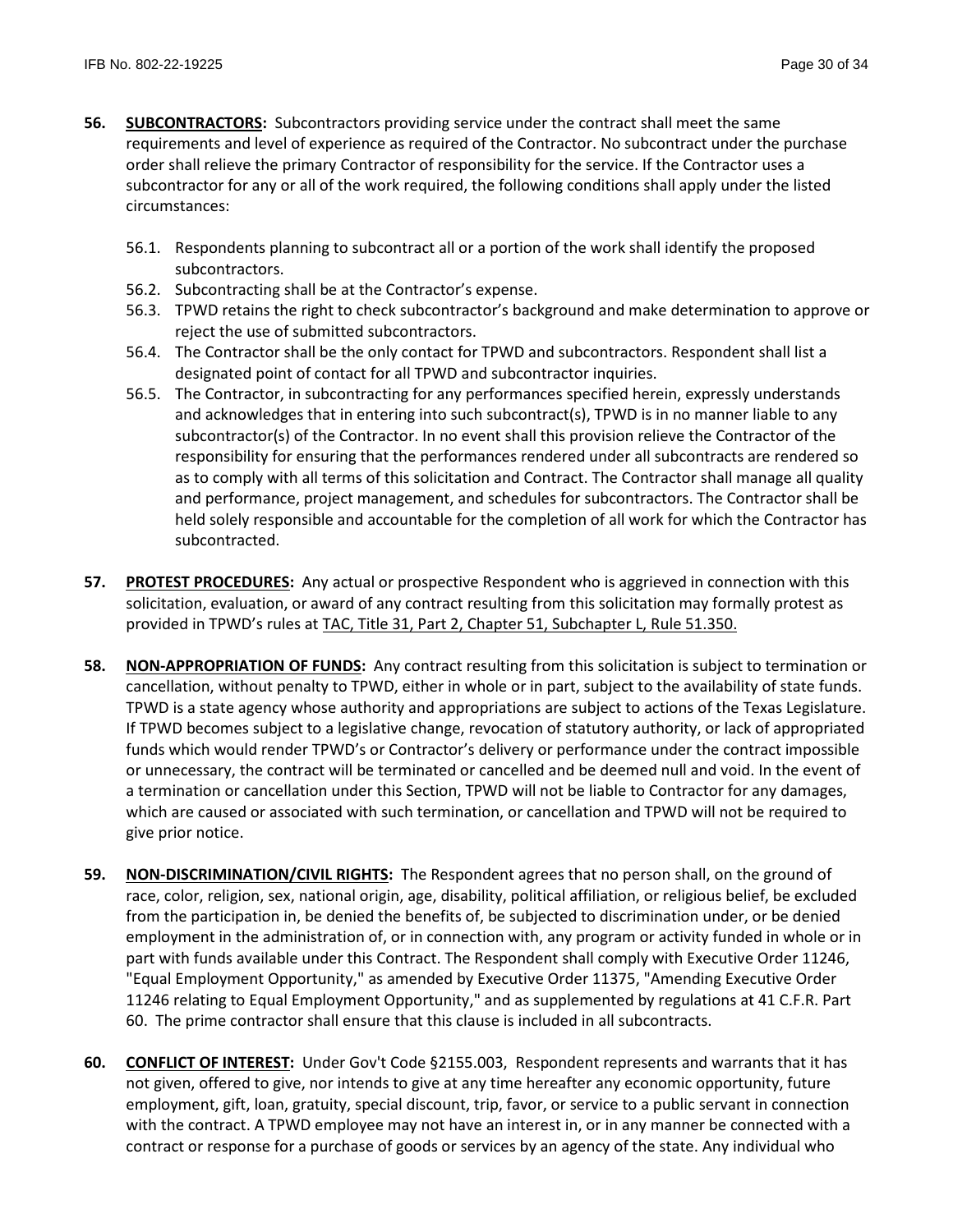interacts with public purchasers in any capacity is required to adhere to the guidelines established in Section 1.2 of the State of Texas Procurement Manual, which outlines the ethical standards required of public purchasers, employees, and respondents who interact with public purchasers in the conduct of state business, and with any opinions of or rules adopted by the Texas Ethics Commission. Entities who are interested in seeking business opportunities with the State must be mindful of these restrictions when interacting with public purchasers of TPWD or purchasers of other state agencies.

- **61. HB1295 CERTIFICATE OF INTERESTED PARTIES**: In accordance with 2252.908 of the Government Code, A business entity must use the [Form 1295 filing application](https://www.ethics.state.tx.us/whatsnew/elf_info_form1295.htm) to enter the required information on Form 1295 and print a copy of the completed form. Once entered into the filing application, the completed form will include a unique certification number, called a "certification of filing." An authorized agent of the business entity must sign the printed copy of the form affirming under the penalty of perjury that the completed form is true and correct. The completed, printed, and signed Form 1295 bearing the unique certification of filing number must be filed with TPWD at the time of execution. Additional information can be found at: https://www.ethics.state.tx.us/filinginfo/1295/ .
- **62. LIMITATION ON AUTHORITY; NO OTHER OBLIGATIONS:** Contractor shall have no authority to act for or on behalf of TPWD or the State of Texas except as expressly provided for in this Contract; no other authority, power or use is granted or implied. Contractor may not incur any debts, obligations, expenses, or liabilities of any kind on behalf of the State of Texas or TPWD.
- **63. DRUG-FREE WORKPLACE:** The contractor shall comply with the applicable provisions of the Drug-Free Workplace Act of 1988.
- **64. NOTICES:** Any written notices required under this Contract will be by either hand delivery to Contractor's office address specified in the *Execution of Proposal, Exhibit A* of this Contract or by U.S. Mail, certified, return receipt requested, to TPWD, Attn: Purchasing, 4200 Smith School Road, Austin, TX 78744*.* Notice will be effective on receipt by the affected party. Either party may change the designated notice address in this Section by written notification to the other party.
- **65. ORDER OF PRECEDENCE:** In the case of conflicts between the contract documents, the following shall control in this order of priority:
	- 64.1. Signed Contract/Purchase Order (or Notice of Award)
	- 64.2. Attachments to the Contract/Purchase Order (or Notice of Award)
	- 64.3. The Solicitation (e.g., RFP, IFB)
	- 64.4. Contractor's Response to the Solicitation and Contractor's Best and Final Offer, if applicable

# **66. BUSINESS OWNERSHIP:**

- 65.1. Pursuant to Texas Family Code, title 5, Subtitle D, Section 231.006(d), regarding child support, the Respondent certifies that the individual or business entity named in this bid is not ineligible to receive the specified payment and acknowledges that this contract may be terminated and payment may be withheld if this certification is inaccurate. Furthermore, any bidder subject to Section 231.006 must include names and Social security numbers of each person with at least 25% ownership of the business entity submitting the bid. This information must be provided prior to award.
- 65.2. RESPONDENT MUST PROVIDE, IN THE SPACE BELOW, THE NAME AND SOCIAL SECURITY NUMBER OF AN INDIVIDUAL OWNER, A SOLE PROPRIETOR AND ALL PARTNERS, SHAREHOLDERS, OR OWNERS WITH AN OWNERSHIP INTEREST OF AT LEAST TWENTY-FIVE (25) PERCENT OF THE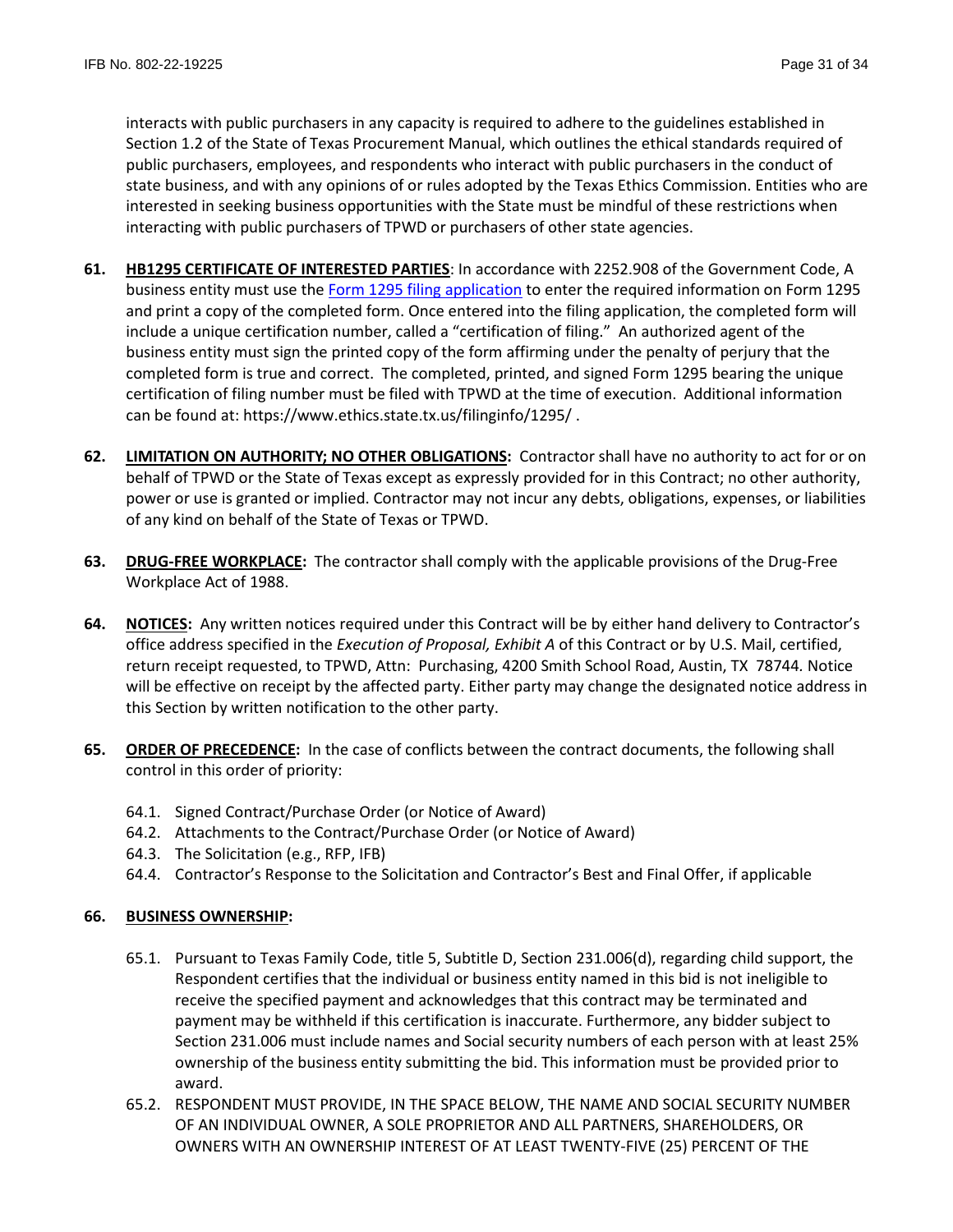BUSINESS ENTITY ENTERING INTO THIS CONTRACT. BIDDERS THAT HAVE PRE-REGISTERED THIS INFORMATION ON THE CPA/SPD CENTRALIZED MASTER BIDDERS LIST HAVE SATISFIED THIS REQUIREMENT. IF NOT PRE-REGISTERED, COMPLETE THE FOLLOWING:

DO NOT ENTER "CORPORATION", "PUBLIC CORPORATION", "PUBLICLY TRADED COMPANY" OR OTHER NON-RESPONSIVE ANSWERS. IF NO ONE PERSON CONTROLS 25% OR MORE OF THE ORGANIZATION, ENTER "NONE".

NAME \_\_\_\_\_\_\_\_\_\_\_\_\_\_\_\_\_\_\_\_\_\_\_\_\_ SSN \_\_\_\_\_\_\_\_\_\_\_\_\_\_\_\_\_\_\_\_\_\_\_\_\_\_\_% \_\_\_\_\_\_\_\_\_\_\_\_  $NAME$  and  $SSN$  and  $\%$ 

FEDERAL PRIVACY ACT NOTICE: This notice is given pursuant to the Federal Privacy Act. Disclosure of your Social Security Number (SSN) is required under Section 231.006(c) and Section 231.302 (c)(2) of the Texas Family Code. The SSN will be used to identify persons that may owe child support. The SSN will be kept confidential to the fullest extent allowed under Section 231.302(e), Texas Family Code.

- **67. NO ASSIGNMENT BY CONTRACTOR:** The awarded Contractor shall not assign its rights under the Contract or delegate the performance of its duties under the Contract without prior written approval from the TPWD. Any attempted assignment in violation of this provision is void and without effect.
- **68. COMPLIANCE WITH OTHER LAW:** In the execution of this Contract, Contractor shall comply with all applicable federal, state, and local laws, including laws governing labor, equal opportunity, safety, and environmental protection. Contractor shall make itself familiar with and at all times shall observe and comply with all federal, state, and local laws, ordinances, and regulations which in any manner affect performance under this Contract.
- **69. ENVIRONMENTAL PROTECTION:** The Respondent shall be in compliance with all applicable standards, orders, or regulations issued pursuant to the mandates of the Clean Air Act (42 U.S.C. §7401 et seq.) and the Federal Water Pollution Control Act, as amended, (33 U.S.C. §1251 et seq.).

#### **70. U.S. DEPARTMENT OF HOMELAND SECURITY'S E-VERIFY SYSTEM:**

- 70.1. By entering into this Contract, the Contractor certifies and ensures that it utilizes and will continue to utilize, for the term of this Contract, the U.S. Department of Homeland Security's E-Verify system to determine the eligibility of:
	- All persons employed to perform duties within Texas, during the term of the Contract; and
	- All persons (including subcontractors) assigned by the Respondent to perform work pursuant to the Contract, within the United States of America
- 70.2. The Contractor shall provide, upon request of TPWD, an electronic or hardcopy screenshot of the confirmation or tentative non-confirmation screen containing the E-Verify case verification number for attachment to the Form I-9 for the three most recent hires that match the criteria above, by the Contractor, and Contractor's subcontractors, as proof that this provision is being followed.
- 70.3. If this certification is falsely made, the Contract may be immediately terminated, at the discretion of the state and at no fault to the state, with no prior notification. The Contractor shall also be responsible for the costs of any re-solicitation that the state must undertake to replace the terminated Contract.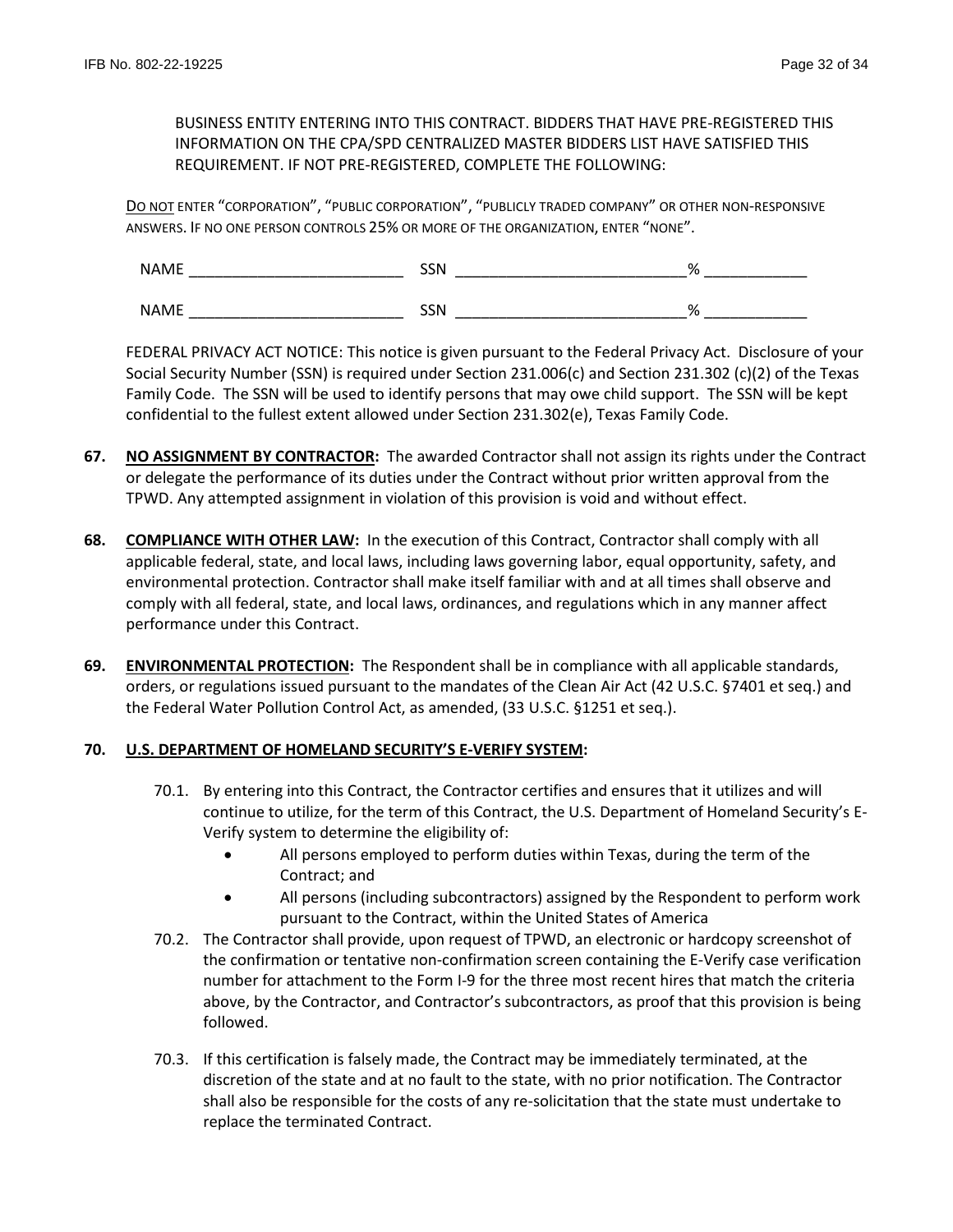- **71.** Pursuant to Texas Government Code, Title 10, Subchapter F, §§ 2270.001-2270.002, TPWD may not enter into a contract that has a value of \$100,000 or more with a company and that employs 10 or more fulltime employees (as defined by Texas Government Code, Title 8, Subchapter A, § 808.001, (except that the term does not include a sole proprietorship) that boycotts Israel. By signing this bid, Bidder verifies that in accordance with Texas Government Code, Title 10, Subchapter F, §§ 2270.001-2270.002, Bidder:
	- 71.1. Does not boycott Israel; and
	- 71.2. Will not boycott Israel during the term of the contract.
- **72.** Pursuant to *Texas Government Code*, Title 10, Subchapter F, §§ 2252.151-2252.154, TPWD may not enter into a contract with a company (as defined by *Texas Government Code*, Title 8, Subchapter A, § 806.051) that is identified on a list prepared and maintained by the Texas Comptroller of Public Accounts under *Texas Government Code*, §§ 806.001, 807.051 or 2252.153. By signing this bid, Bidder certifies that it is not a company identified on a list as prepared and maintained by the Texas Comptroller of Public Accounts pursuant to *Texas Government Code*, §§ 806.001, 807.051 or 2252.153.
- **73.** By signature hereon, the bidder acknowledges that *Texas Government Code*, Title 10, Subchapter F, §§ 2252.201-2252.205 requires that all iron or steel products produced through a manufacturing process used in this project must be produced in the United States. By signing this bid, Bidder certifies that its bid price represents full compensation for compliance with the requirements of *Texas Government Code*, Title 10, Subchapter F, §§ 2252.201-2252.205.
- **74. TEXAS BIDDER AFFIRMATION:** Respondent certifies that if a Texas address is shown as the address of the Respondent on this response, Respondent qualifies as a Texas Bidder as defined in Section 2155.444(c) of the Texas Government Code.
- **75. CONTRACTING INFORMATION RESPONSIBILITIES:** In accordance with Section 552.372 of the Texas Government Code, Contractor agrees to (1) preserve all contracting information related to the contract as provided by the records retention requirements applicable to TPWD for the duration of the contract, (2) promptly provide TPWD any contracting information related to the contract that is in the custody or possession of the Contractor on request of TPWD, and (3) on termination or expiration of the contract, either provide at no cost to TPWD all contracting information related to the contract that is in the custody or possession of the Contractor or preserve the contracting information related to the contract as provided by the records retention requirements applicable to TPWD. Except as provided by Section 552.374(c) of the Texas Government Code, the requirements of Subchapter J, Chapter 552, Government Code may apply to the contract and the Contractor agrees that the contract can be terminated if the Contractor knowingly or intentionally fails to comply with a requirement of that subchapter.
- **76. CYBERSECURITY TRAINING:** If Respondent has access to any state computer system or database, Respondent shall complete cybersecurity training and verify completion of the training program to TPWD pursuant to and in accordance with Gov't Code § 2054.5192.
- **77. FINANCIAL PARTICIPATION PROHIBITED AFFIRMATION:** Pursuant to Section 2155.004(a) of the Texas Government Code, Respondent certifies that neither Respondent nor any person or entity represented by Respondent has received compensation from TPWD to participate in the preparation of the specifications or solicitation on which this Response or contract is based. Under Section 2155.004(b) of the Texas Government Code, Respondent certifies that the individual or business entity named in this Response or contract is not ineligible to receive the specified contract and acknowledges that the contract may be terminated and payment withheld if this certification is inaccurate.